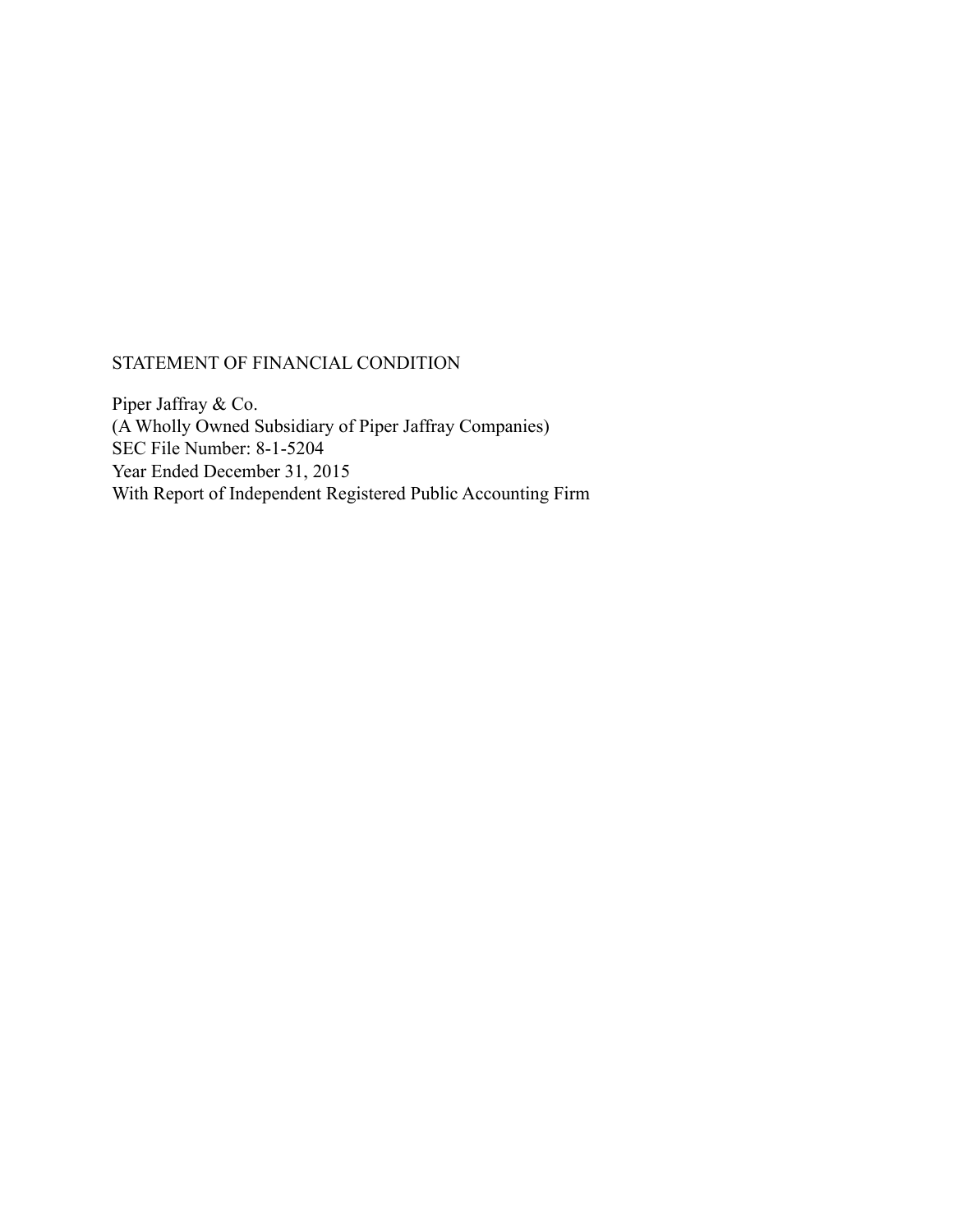# Page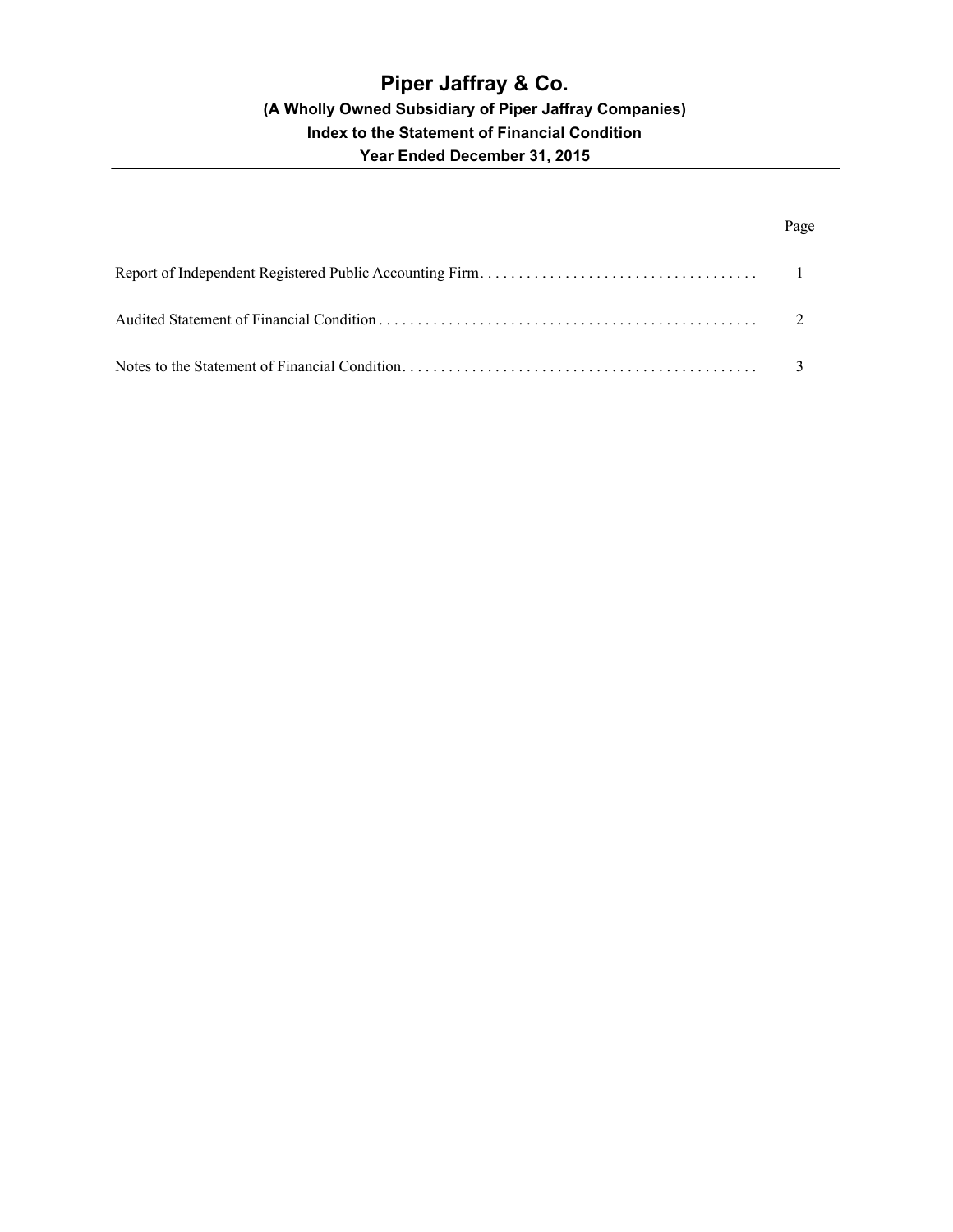# Report of Independent Registered Public Accounting Firm

The Board of Directors and Shareholder Piper Jaffray & Co.

We have audited the accompanying statement of financial condition of Piper Jaffray & Co. (the Company) as of December 31, 2015. This financial statement is the responsibility of the Company's management. Our responsibility is to express an opinion on this financial statement based on our audit.

We conducted our audit in accordance with the standards of the Public Company Accounting Oversight Board (United States). Those standards require that we plan and perform the audit to obtain reasonable assurance about whether the statement of financial condition is free of material misstatement. An audit includes examining, on a test basis, evidence supporting the amounts and disclosures in the financial statements. An audit also includes assessing the accounting principles used and significant estimates made by management, as well as evaluating the overall financial statement presentation. We believe that our audit provides a reasonable basis for our opinion.

In our opinion, the statement of financial condition referred to above presents fairly, in all material respects, the financial position of Piper Jaffray & Co. as of December 31, 2015, in conformity with U.S. generally accepted accounting principles.

Ernet + Young LLP

Minneapolis, Minnesota February 25, 2016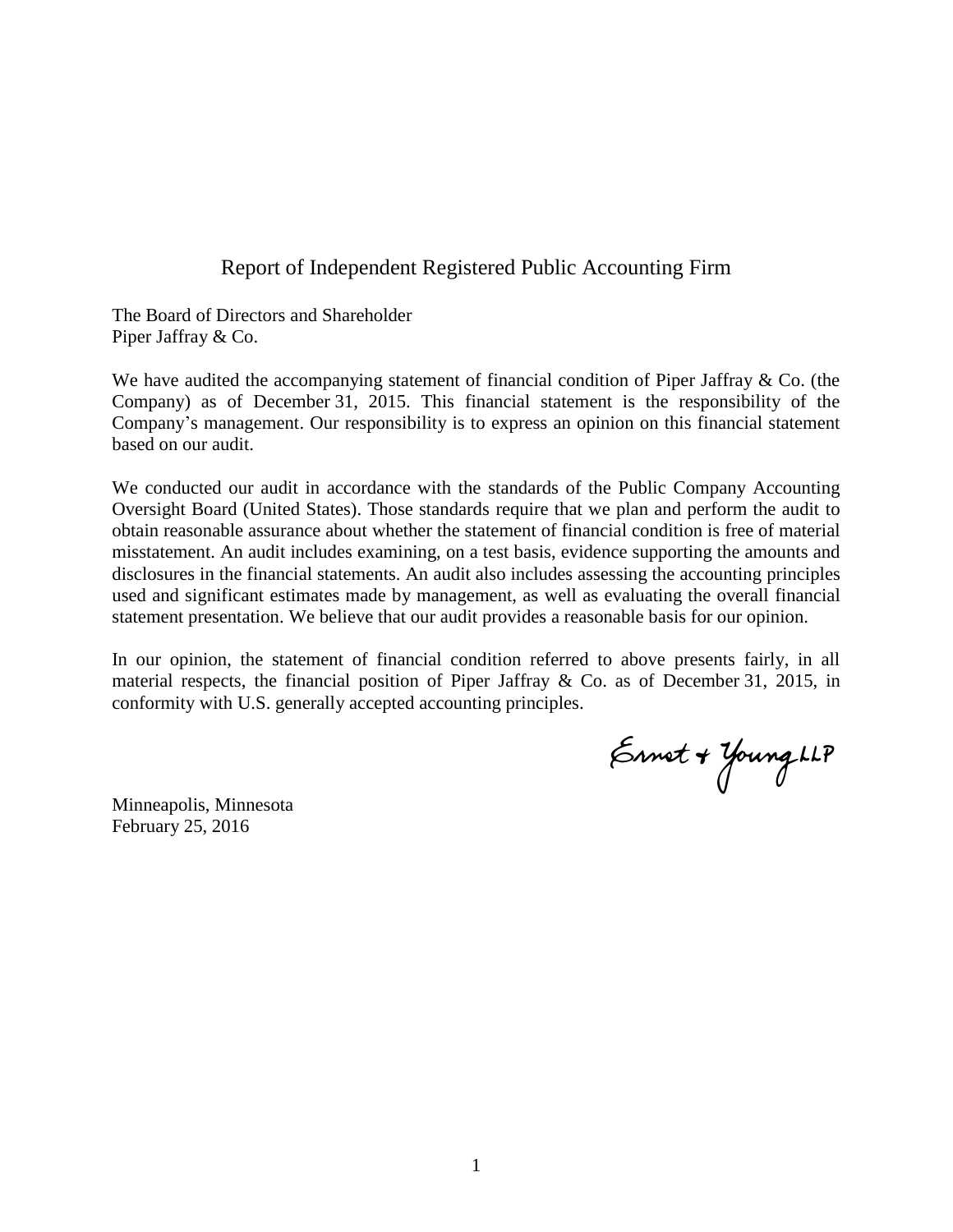*(Amounts in thousands, except share data)* **Assets**

| Receivables:                                                                        | -S | 180,689<br>81,022 |
|-------------------------------------------------------------------------------------|----|-------------------|
|                                                                                     |    | 41,167            |
|                                                                                     |    | 133,694           |
|                                                                                     |    | 136,983           |
|                                                                                     |    | 248,688           |
| Financial instruments and other inventory positions owned and pledged as collateral |    | 354,578           |
|                                                                                     |    | 603,266           |
| Fixed assets (net of accumulated depreciation and amortization of \$48,159)         |    | 17,045            |
|                                                                                     |    | 21,132            |
|                                                                                     |    | 8,256             |
|                                                                                     |    | 77,999            |
|                                                                                     |    | 113,526           |
|                                                                                     |    | 1,414,779         |

### **Liabilities and Shareholder's Equity**

|                                                                                         | <sup>\$</sup> | 276,894 |
|-----------------------------------------------------------------------------------------|---------------|---------|
| Payables:                                                                               |               |         |
|                                                                                         |               | 37,364  |
|                                                                                         |               | 13,689  |
|                                                                                         |               | 45,319  |
| Financial instruments and other inventory positions sold, but not yet purchased         |               | 198,332 |
|                                                                                         |               | 184,158 |
|                                                                                         |               | 107,185 |
|                                                                                         |               | 55,935  |
|                                                                                         |               | 918,876 |
| Shareholder's equity:                                                                   |               |         |
| Preferred stock, \$0.01 par value; 3,000 shares authorized, none issued and outstanding |               |         |
| Common stock, \$0.01 par value; 1,000 shares authorized, 459 issued and outstanding     |               |         |
|                                                                                         |               | 439,269 |
|                                                                                         |               | 56,634  |
|                                                                                         |               | 495,903 |
|                                                                                         |               |         |

*See Notes to the Statement of Financial Condition*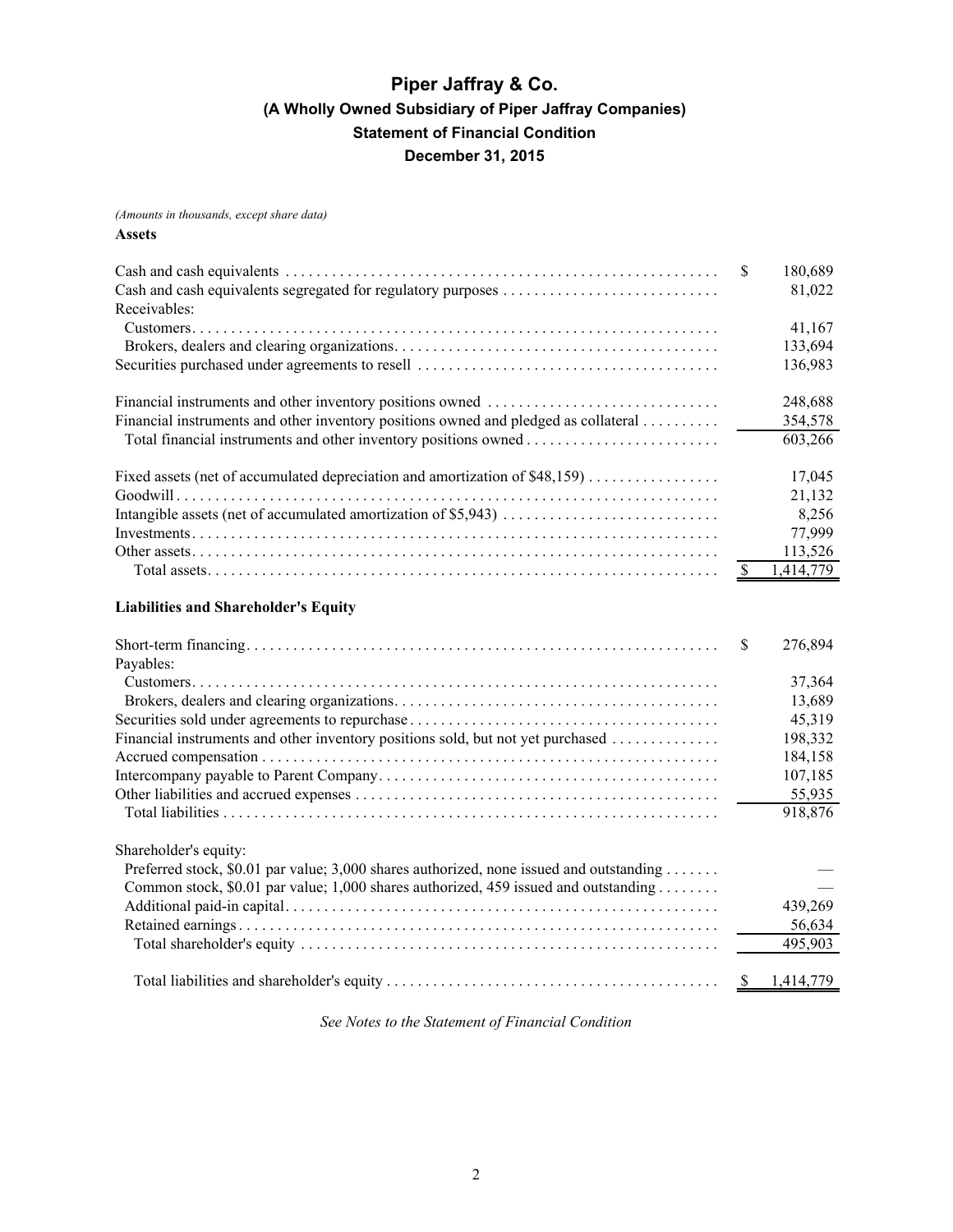#### **Note 1** *Organization and Basis of Presentation*

### **Organization**

Piper Jaffray & Co. ("Piper Jaffray" or the "Company") is a wholly owned subsidiary of Piper Jaffray Companies ("Parent Company"). The Parent Company is a public holding company incorporated in Delaware and traded on the New York Stock Exchange ("NYSE"). The Company is a self-clearing securities broker dealer and investment banking firm registered under the Securities Exchange Act of 1934 and is a member of the Financial Industry Regulatory Authority ("FINRA"). As such, the Company trades and effects transactions in listed and unlisted equity and fixed income securities, underwrites equity and municipal debt offerings and provides various other financial services.

### **Basis of Presentation**

The accompanying statement of financial condition has been prepared in accordance with U.S. generally accepted accounting principles ("U.S. GAAP").

The preparation of the statement of financial condition and related disclosures in conformity with U.S. GAAPrequires management to make estimates and assumptions that affect the reported amounts of assets and liabilities at the date of the statement of financial condition. Although these estimates and assumptions are based on the best information available, actual results could differ from those estimates.

**Note 2** *Summary of Significant Accounting Policies*

#### **Principles of Consolidation**

The Company determines whether it has a controlling financial interest in an entity by first evaluating whether the entity is a voting interest entity or a variable interest entity ("VIE").

Voting interest entities are entities in which (i) the total equity investment at risk is sufficient to enable each entity to finance itself independently and (ii) the equity holders have the obligation to absorb losses, the right to receive residual returns and the right or power to make decisions about or direct the entity's activities that most significantly impact the entity's economic performance. Financial Accounting Standards Board ("FASB") Accounting Standards Codification Topic 810, "Consolidations," ("ASC 810") states that the usual condition for a controlling financial interest in a voting interest entity is ownership of a majority voting interest.

VIEs are entities that lack one or more of the characteristics of a voting interest entity. With the exception of entities eligible for the deferral codified in FASB Accounting Standards Update ("ASU") No. 2010-10, "Consolidation: Amendments for Certain Investment Funds," ("ASU 2010-10") (generally asset managers and investment companies), ASC 810 states that a controlling financial interest in a VIE is present when an enterprise has one or more variable interests that have both (i) the power to direct the activities of the VIE that most significantly impact the VIE's economic performance and (ii) the obligation to absorb losses of the entity or the rights to receive benefits from the VIE that could potentially be significant to the VIE.

Entities meeting the deferral provision defined by ASU 2010-10 are evaluated under the historical VIE guidance. Under the historical guidance, a controlling financial interest in an entity is present when an enterprise has one or more variable interests that will absorb a majority of the entity's expected losses, receive a majority of the entity's expected residual returns, or both. The enterprise with a controlling financial interest is the primary beneficiary and consolidates the VIE.

When the Company does not have a controlling financial interest in an entity but exerts significant influence over the entity's operating and financial policies (generally defined as owning a voting or economic interest of between 20 percent to 50 percent), the Company's investment is accounted for under the equity method of accounting. The Company accounts for certain investments in partnerships under the equity method of accounting. If the Company does not have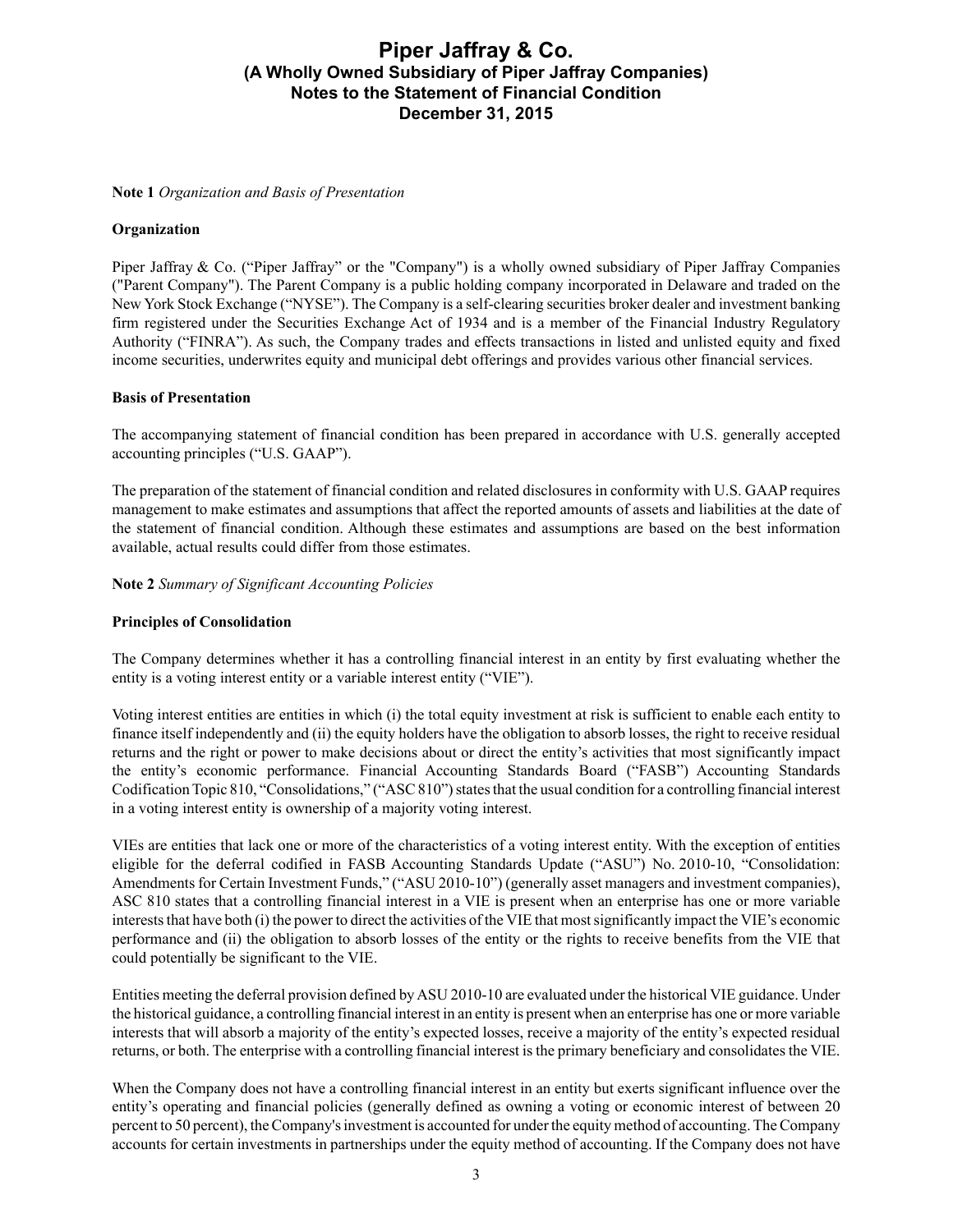a controlling financial interest in, or exert significant influence over, an entity, the Company accounts for its investment at fair value, if the fair value option was elected, or at cost.

### **Cash and Cash Equivalents**

Cash and cash equivalents consist of cash and highly liquid investments with maturities of 90 days or less at the date of origination.

In accordance with Rule 15c3-3 of the Securities Exchange Act of 1934, Piper Jaffray, as a registered broker dealer carrying customer accounts, is subject to requirements related to maintaining cash or qualified securities in a segregated reserve account for the exclusive benefit of its customers.

### **Customer Transactions**

Customer securities transactions are recorded on a settlement date basis, while the related revenues and expenses are recorded on a trade-date basis. Customer receivables and payables include amounts related to both cash and margin transactions. Securities owned by customers, including those that collateralize margin or other similar transactions, are not reflected on the statement of financial condition.

### **Receivables from and Payables to Brokers, Dealers and Clearing Organizations**

Receivables from brokers, dealers and clearing organizations include receivables arising from unsettled securities transactions, deposits paid for securities borrowed, receivables from clearing organizations, deposits with clearing organizations and amounts receivable for securities not delivered to the purchaser by the settlement date ("securities failed to deliver"). Payables to brokers, dealers and clearing organizations include payables arising from unsettled securities transactions, payables to clearing organizations and amounts payable for securities not received from a seller by the settlement date ("securities failed to receive"). Unsettled securities transactions related to the Company's operations are recorded at contract value on a net basis.

### **Collateralized Securities Transactions**

Securities purchased under agreements to resell and securities sold under agreements to repurchase are carried at the contractual amounts at which the securities will be subsequently resold or repurchased, including accrued interest. It is the Company's policy to take possession or control of securities purchased under agreements to resell at the time these agreements are entered into. The counterparties to these agreements typically are primary dealers of U.S. government securities and major financial institutions. Collateral is valued daily, and additional collateral is obtained from or refunded to counterparties when appropriate.

Securities borrowed and loaned result from transactions with other broker dealers or financial institutions and are recorded at the amount of cash collateral advanced or received. These amounts are included in receivables from and payables to brokers, dealers and clearing organizations on the statement of financial condition. Securities borrowed transactions require the Company to deposit cash or other collateral with the lender. Securities loaned transactions require the borrower to deposit cash with the Company. The Company monitors the market value of securities borrowed and loaned on a daily basis, with additional collateral obtained or refunded as necessary.

Interest is accrued on securities borrowed and loaned transactions and is included in other assets or other liabilities and accrued expenses on the statement of financial condition.

### **Fair Value of Financial Instruments**

Financial instruments and other inventory positions owned and financial instruments and other inventory positions sold, but not yet purchased on the statement of financial condition consist of financial instruments (including securities with extended settlements and derivative contracts) recorded at fair value. Securities (both long and short), including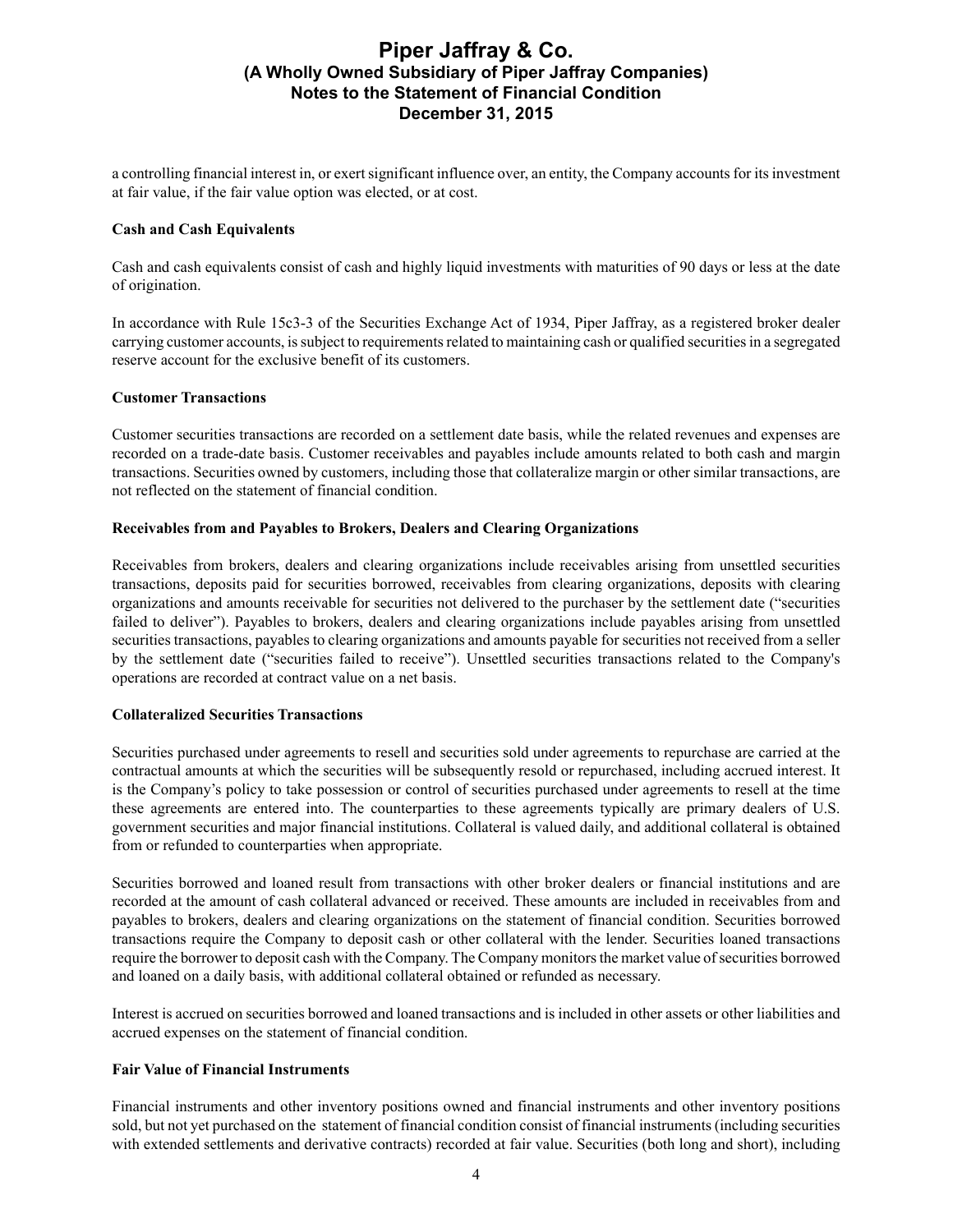securities with extended settlements, are recognized on a trade-date basis. Additionally, certain of the Company's investments on the statement of financial condition are recorded at fair value, either as required by accounting guidance or through the fair value election.

*Fair Value Measurement* – *Definition and Hierarchy* – FASB Accounting Standards Codification Topic 820, "Fair Value Measurement," ("ASC 820") defines fair value as the amount at which an instrument could be exchanged in an orderly transaction between market participants at the measurement date (the exit price). ASC 820 establishes a fair value hierarchy based on the inputs used to measure fair value. The fair value hierarchy maximizes the use of observable inputs and minimizes the use of unobservable inputs by requiring that the observable inputs be used when available. Observable inputs are inputs that market participants would use in pricing the asset or liability based on market data obtained from independent sources. Unobservable inputs reflect management's assumptions that market participants would use in pricing the asset or liability developed based on the best information available in the circumstances. The hierarchy is broken down into three levels based on the observability of inputs as follows:

Level I – Quoted prices (unadjusted) are available in active markets for identical assets or liabilities as of the report date. A quoted price for an identical asset or liability in an active market provides the most reliable fair value measurement because it is directly observable to the market.

Level II – Pricing inputs are other than quoted prices in active markets, which are either directly or indirectly observable as of the report date. The nature of these financial instruments include instruments for which quoted prices are available but traded less frequently, instruments whose fair value have been derived using a model where inputs to the model are directly observable in the market, or can be derived principally from or corroborated by observable market data, and instruments that are fair valued using other financial instruments, the parameters of which can be directly observed.

Level III – Instruments that have little to no pricing observability as of the report date. These financial instruments are measured using management's best estimate of fair value, where the inputs into the determination of fair value require significant management judgment or estimation.

*Valuation of Financial Instruments* – Based on the nature of the Company's business and its role as a "dealer" in the securities industry, the fair values of its financial instruments are determined internally. When available, the Company values financial instruments at observable market prices, observable market parameters, or broker or dealer prices (bid and ask prices). In the case of financial instruments transacted on recognized exchanges, the observable market prices represent quotations for completed transactions from the exchange on which the financial instrument is principally traded.

A substantial percentage of the fair value of the Company's financial instruments and other inventory positions owned and financial instruments and other inventory positions sold, but not yet purchased, are based on observable market prices, observable market parameters, or derived from broker or dealer prices. The availability of observable market prices and pricing parameters can vary from product to product. Where available, observable market prices and pricing or market parameters in a product may be used to derive a price without requiring significant judgment. In certain markets, observable market prices or market parameters are not available for all products, and fair value is determined using techniques appropriate for each particular product. These techniques involve some degree of judgment. Results from valuation models and other techniques in one period may not be indicative of future period fair value measurement.

For investments in illiquid or privately held securities that do not have readily determinable fair values, the determination of fair value requires the Company to estimate the value of the securities using the best information available. Among the factors considered by the Company in determining the fair value of such financial instruments are the cost, terms and liquidity of the investment, the financial condition and operating results of the issuer, the quoted market price of publicly traded securities with similar quality and yield, and other factors generally pertinent to the valuation of investments. In instances where a security is subject to transfer restrictions, the value of the security is based primarily on the quoted price of a similar security without restriction but may be reduced by an amount estimated to reflect such restrictions. In addition, even where the Company derives the value of a security based on information from an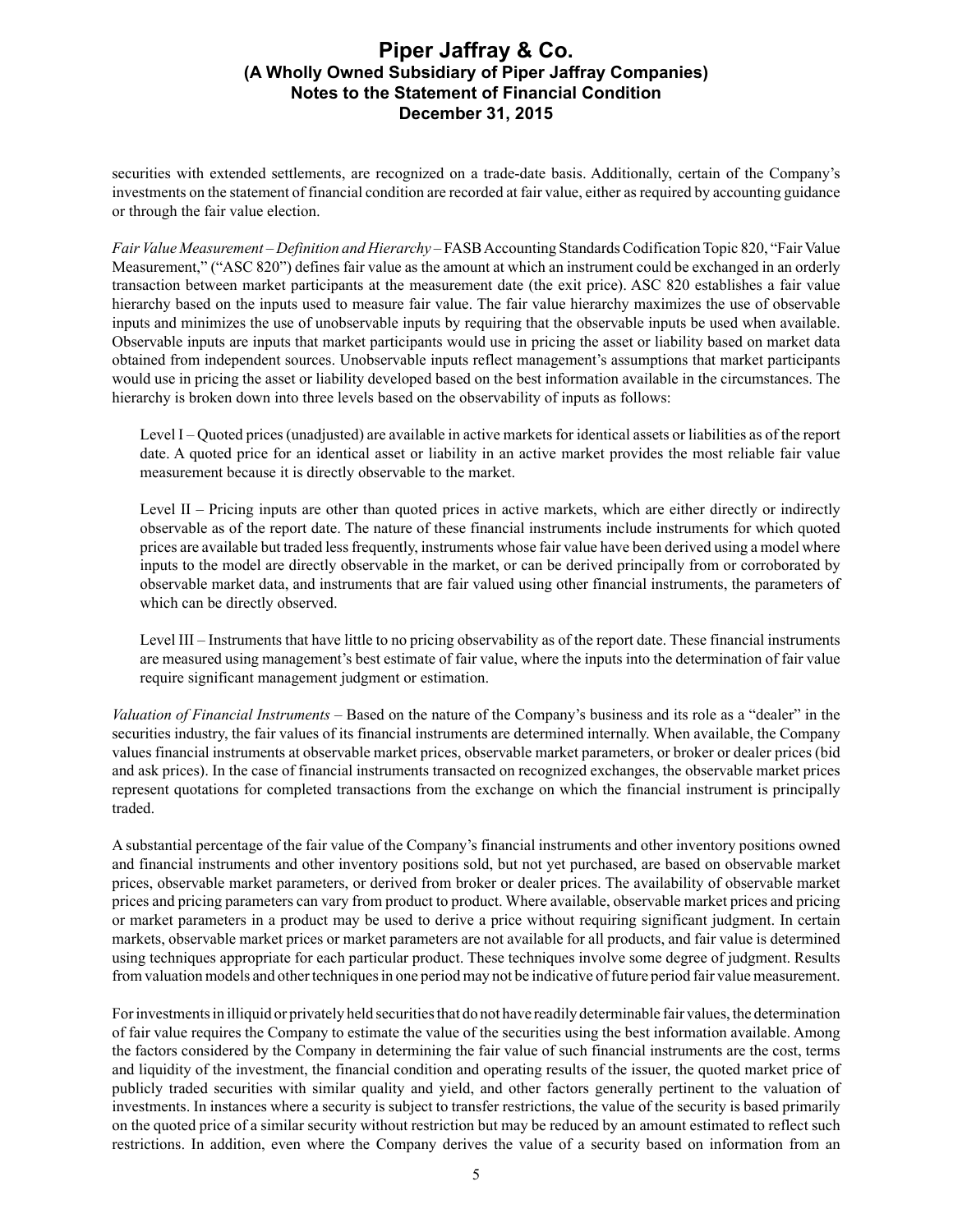independent source, certain assumptions may be required to determine the security's fair value. For instance, the Company assumes that the size of positions in securities that the Company holds would not be large enough to affect the quoted price of the securities if the firm sells them, and that any such sale would happen in an orderly manner. The actual value realized upon disposition could be different from the currently estimated fair value.

### **Fixed Assets**

Fixed assets include furniture and equipment, software and leasehold improvements. Furniture and equipment and software are depreciated using the straight-line method over estimated useful lives of three to ten years. Leasehold improvements are amortized over their estimated useful life or the life of the lease, whichever is shorter. The Company capitalizes certain costs incurred in connection with internal use software projects and amortizes the amount over the expected useful life of the asset, generally three to seven years.

### **Leases**

The Company leases its corporate headquarters and other offices under various non-cancelable leases. The leases require payment of real estate taxes, insurance and common area maintenance, in addition to rent. The terms of the Company's lease agreements generally range up to twelve years. Some of the leases contain renewal options, escalation clauses, rent-free holidays and operating cost adjustments.

For leases that contain escalation clauses or rent-free holidays, the Company recognizes the related rent expense on a straight-line basis from the date the Company takes possession of the property to the end of the initial lease term. The Company records any difference between the straight-line rent amounts and amounts payable under the leases as part of other liabilities and accrued expenses.

Cash or lease incentives received upon entering into certain leases are recognized on a straight-line basis as a reduction of rent expense from the date the Company takes possession of the property or receives the cash to the end of the initial lease term. The Company records the unamortized portion of lease incentives as part of other liabilities and accrued expenses.

### **Goodwill and Intangible Assets**

Goodwill represents the fair value of the consideration transferred in excess of the fair value of identifiable net assets at the acquisition date. The recoverability of goodwill is evaluated annually, at a minimum, or on an interim basis if circumstances indicate a possible inability to realize the carrying amount. See Note 13 for additional information on the Company's goodwill impairment testing.

Intangible assets with determinable lives consist of customer relationships and non-competition agreements that are amortized over their original estimated useful lives ranging from one to ten years.

### **Investments**

The Company's investments include equity investments in private companies and partnerships, investments in registered mutual funds, and warrants of public and private companies. Equity investments in private companies are accounted for at fair value, as required by accounting guidance or if the fair value option was elected, or at cost. Investments in partnerships are accounted for under the equity method, which is generally the net asset value. Registered mutual funds are accounted for at fair value. Company-owned warrants with a cashless exercise option are valued at fair value, while warrants without a cashless exercise option are valued at cost.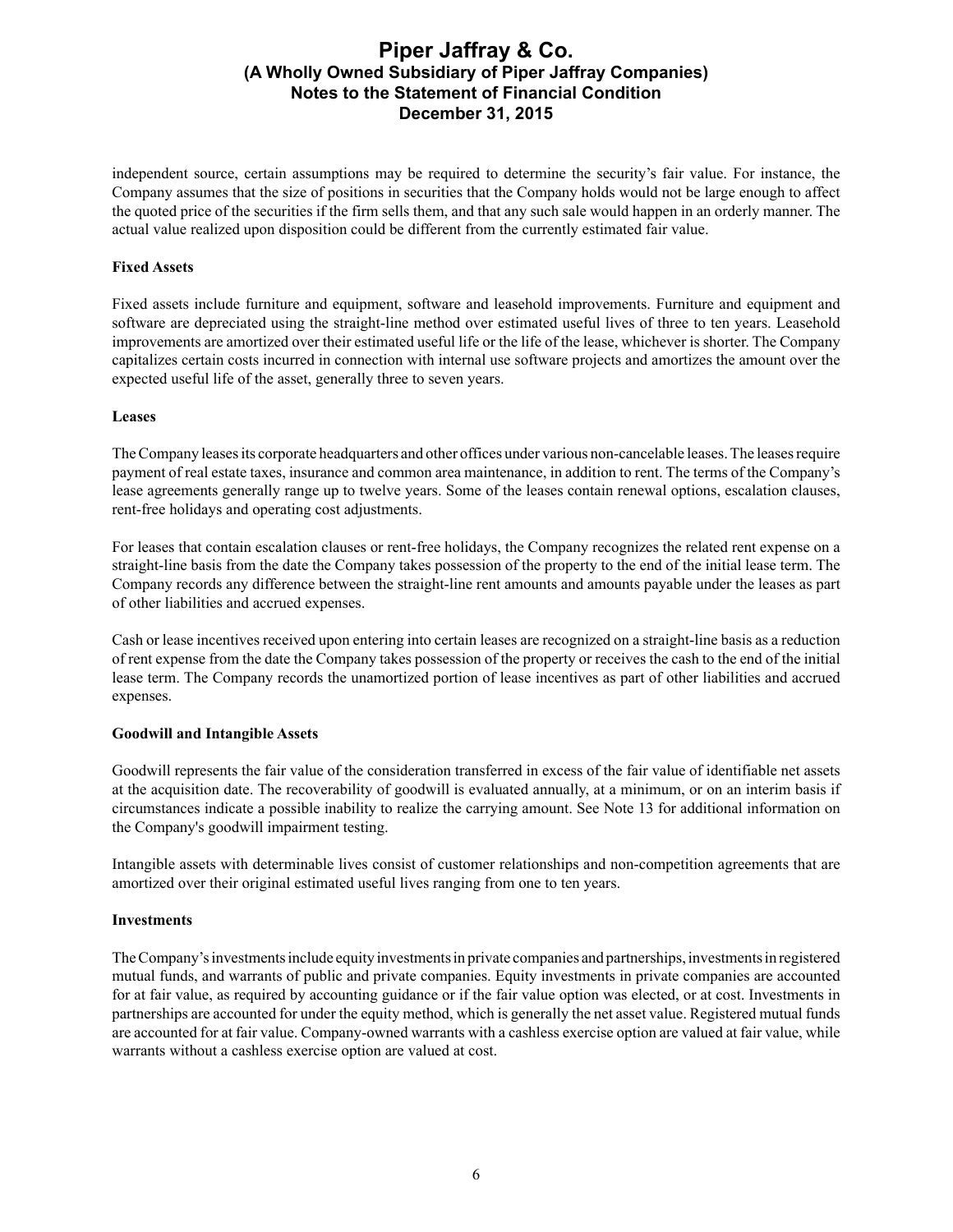### **Other Assets**

Other assets include net deferred income tax assets, receivables and prepaid expenses. Receivables include fee receivables, accrued interest and loans made to employees, typically in connection with their recruitment. Employee loans are forgiven based on continued employment and are amortized using the straight-line method over the respective terms of the loans, which generally range from two to five years.

#### **Income Taxes**

The Company is included in the consolidated U.S. federal income tax return filed by the Parent Company on a calendar year basis, combined returns for state tax purposes where required and separate state income tax returns where required. The Company determines and records income taxes based upon the provisions of a tax sharing arrangement with the Parent Company and U.S. affiliated entities. Deferred tax assets and liabilities are determined based on the difference between the financial statement carrying amounts and tax bases of assets and liabilities using enacted tax rates expected to apply to taxable income in the periods in which the deferred tax asset or liability is expected to be settled or realized. The realization of deferred tax assets is assessed and a valuation allowance is recognized to the extent that it is more likely than not that any portion of a deferred tax asset will not be realized. Uncertain tax positions are recognized if they are more likely than not to be sustained upon examination, based on the technical merits of the position. The amount of tax benefit recognized is the largest amount of benefit that is greater than 50 percent likely of being realized upon settlement. The Company recognizes interest and penalties, if any, related to income tax matters as part of the provision for income taxes.

#### **Contingencies**

The Company is involved in various pending and potential legal proceedings related to its business, including litigation, arbitration and regulatory proceedings. The Company establishes reserves for potential losses to the extent that claims are probable of loss and the amount of the loss can be reasonably estimated. The determination of the outcome and reserve amounts requires significant judgment on the part of management.

#### **Note 3** *Recent Accounting Pronouncements*

#### **Future Adoption of New Applicable Accounting Standards**

#### *Consolidation*

In February 2015, the FASB issued ASU No. 2015-02, "Consolidation (Topic 810): Amendments to the Consolidation Analysis" ("ASU 2015-02"). ASU 2015-02 makes several modifications to the consolidation guidance for VIEs and general partners' investments in limited partnerships, as well as modifications to the evaluation of whether limited partnerships are VIEs or voting interest entities. It is effective for annual and interim periods beginning after December 15, 2015. Early adoption is permitted. The adoption of ASU 2015-02 is not expected to have an impact on the Company's financial position, but will impact the Company's VIE disclosures.

#### *Recognition and Measurement of Financial Assets and Financial Liabilities*

In January 2016, the FASB issued ASU No. 2016-01, "Financial Instruments - Overall (Subtopic 825-10): Recognition and Measurement of Financial Assets and Financial Liabilities" ("ASU 2016-01"). The amendments in ASU 2016-01 address certain aspects of the recognition, measurement, presentation and disclosure of financial instruments. ASU 2016-01 is effective for annual and interim periods beginning after December 15, 2017. Except for the early application guidance outlined in ASU 2016-01, early adoption is not permitted. The Company is evaluating the impact of the new guidance on its statement of financial condition.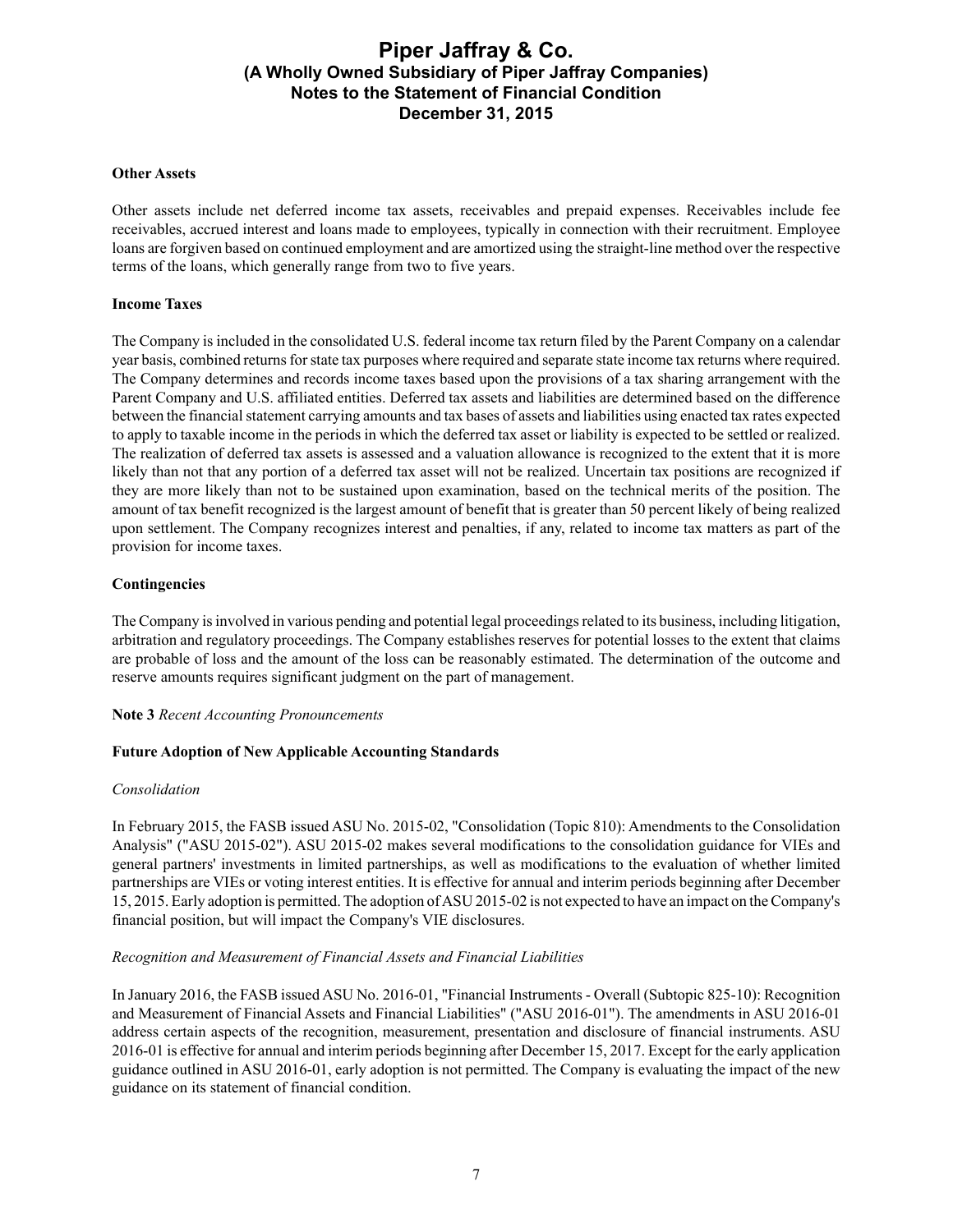### **Note 4** *Acquisitions*

The following acquisitions were accounted for pursuant to FASB Accounting Standards Codification Topic 805, "Business Combinations." Accordingly, the purchase price of each acquisition was allocated to the acquired assets and liabilities assumed based on their estimated fair values as of the respective acquisition dates. The excess of the purchase price over the net assets acquired was allocated between goodwill and intangible assets.

### **River Branch Holdings LLC and BMO Capital Markets GKST Inc.**

On September 30, 2015, the Company acquired the assets of River Branch Holdings LLC ("River Branch"), an equity investment banking boutique focused on the financial institutions sector. The purchase was completed pursuant to the Asset Purchase Agreement dated July 11, 2015.

On October 9, 2015, the Company completed the purchase of BMO Capital Markets GKST Inc. ("BMO GKST"), a municipal bond sales, trading and origination business of BMO Financial Corp. The purchase was completed pursuant to the Stock Purchase Agreement dated July 19, 2015.

The Company recorded \$6.1 million of goodwill on the statement of financial condition. In management's opinion, the goodwill represents the reputation and operating expertise of River Branch and BMO GKST employees. Identifiable intangible assets purchased by the Company consisted of customer relationships with acquisition-date fair values estimated to be \$7.5 million.

The terms of these transactions were not disclosed as the acquisitions did not have a material impact on the Company's statement of financial condition.

#### **Definitive Agreement to Acquire Simmons & Company International**

On November 16, 2015, the Company entered into a Securities Purchase Agreement ("Purchase Agreement") with Simmons & Company International ("Simmons"), an employee-owned investment bank and broker dealer focused on the energy industry. Pursuant to the Purchase Agreement, the Company agreed to purchase 100 percent of the capital stock of Simmons and its subsidiaries for total consideration of approximately \$139.0 million, consisting of \$91.0 million in cash and \$48.0 million of restricted stock. The Company has committed an additional \$21.0 million in cash and stock for retention purposes. The transaction is expected to close in the first quarter of 2016.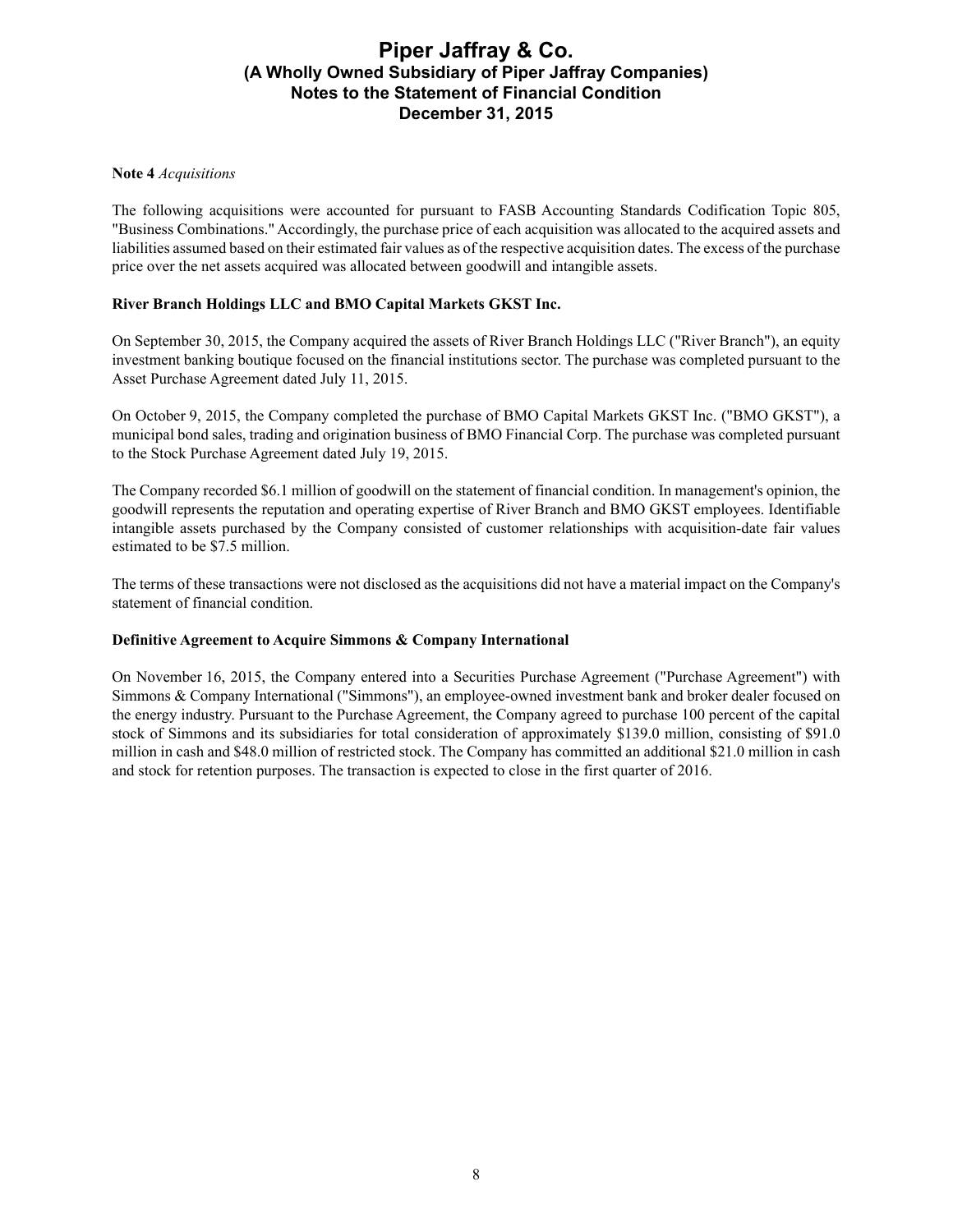**Note 5** *Financial Instruments and Other Inventory Positions Owned and Financial Instruments and Other Inventory Positions Sold, but Not Yet Purchased*

| (Dollars in thousands)                                                          |   | December 31,<br>2015 |
|---------------------------------------------------------------------------------|---|----------------------|
| Financial instruments and other inventory positions owned:                      |   |                      |
| Corporate securities:                                                           |   |                      |
|                                                                                 | S | 9,505                |
|                                                                                 |   | 18,460               |
|                                                                                 |   | 48,654               |
| Municipal securities:                                                           |   |                      |
|                                                                                 |   | 49,149               |
|                                                                                 |   | 126,630              |
|                                                                                 |   | 33,068               |
|                                                                                 |   | 121,794              |
|                                                                                 |   | 188,140              |
|                                                                                 |   | 7,729                |
|                                                                                 |   | 137                  |
|                                                                                 |   | 603,266              |
| Einengial instruments and other inventory positions sold but not yet purchased: |   |                      |

Financial instruments and other inventory positions sold, but not yet purchased:

| Corporate securities: |         |
|-----------------------|---------|
|                       | 15.740  |
|                       | 39.909  |
|                       | 21.267  |
|                       | 121.267 |
|                       | 149     |
|                       | 198.332 |

At December 31, 2015, financial instruments and other inventory positions owned in the amount of \$354.6 million had been pledged as collateral for short-term financings and repurchase agreements.

Financial instruments and other inventory positions sold, but not yet purchased represent obligations of the Company to deliver the specified security at the contracted price, thereby creating a liability to purchase the security in the market at prevailing prices. The Company is obligated to acquire the securities sold short at prevailing market prices, which may exceed the amount reflected on the statement of financial condition. The Company economically hedges changes in the market value of its financial instruments and other inventory positions owned using inventory positions sold, but not yet purchased and exchange traded options.

### **Derivative Contract Financial Instruments**

The Company enters into option contracts to economically hedge market value risk associated with its trading of convertible securities. As of December 31, 2015, the total absolute notional contract amount associated with the Company's outstanding equity option derivative contracts was \$15.0 million. The Company's option contracts do not qualify for hedge accounting. Derivatives are reported on a net basis by counterparty (i.e., the net payable or receivable for derivative assets and liabilities for a given counterparty) when a legal right of offset exists and on a net basis by cross product when applicable provisions are stated in master netting agreements. As of December 31, 2015, the Company's derivative contracts are reported at gross fair market value on the statement of financial condition.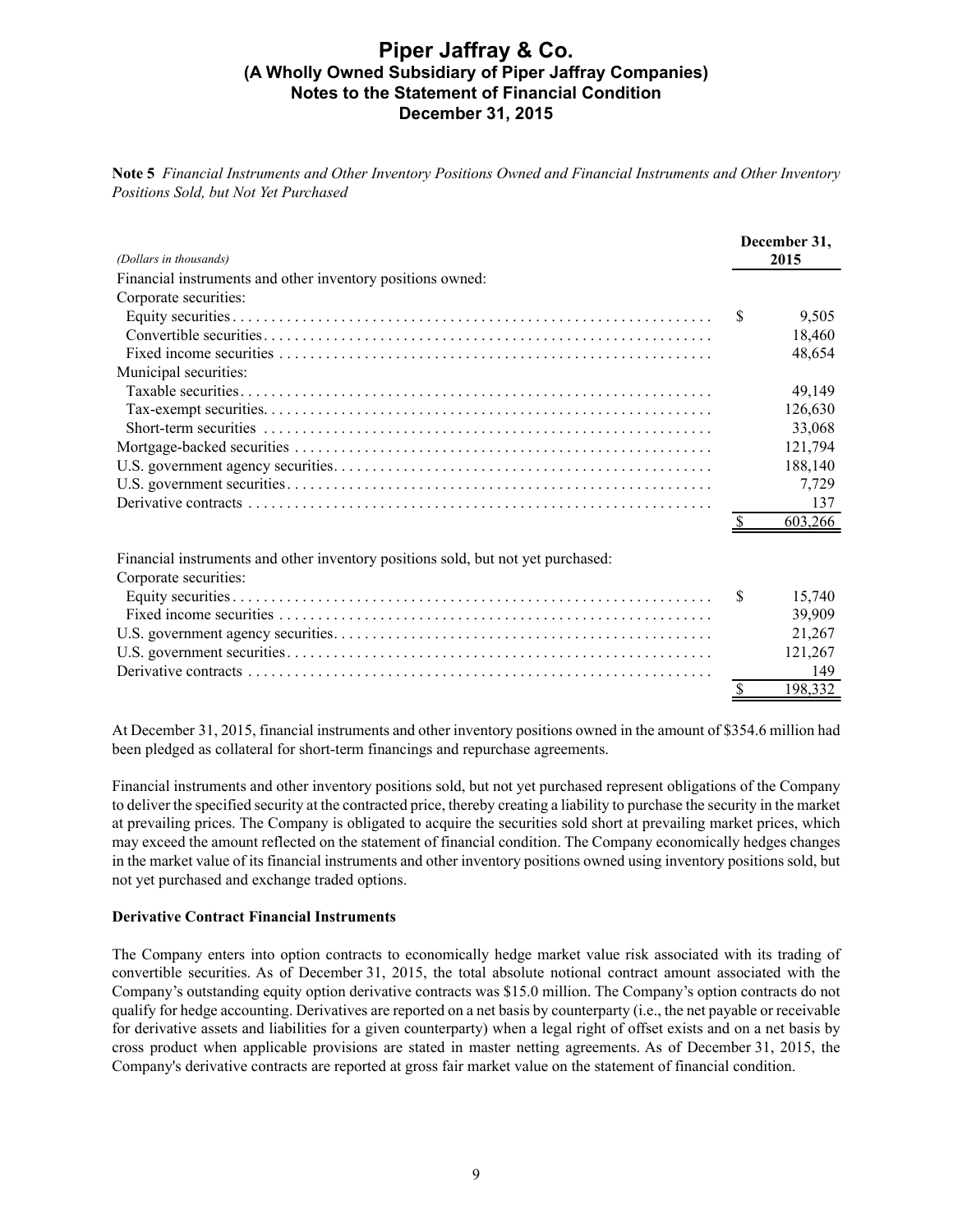### **Note 6** *Fair Value of Financial Instruments*

Based on the nature of the Company's business and its role as a "dealer" in the securities industry, the fair values of its financial instruments are determined internally. The Company's processes are designed to ensure that the fair values used for financial reporting are based on observable inputs wherever possible. In the event that observable inputs are not available, unobservable inputs are developed based on an evaluation of all relevant empirical market data, including prices evidenced by market transactions, interest rates, credit spreads, volatilities and correlations and other securityspecific information. Valuation adjustments related to illiquidity or counterparty credit risk are also considered. In estimating fair value, the Company may utilize information provided by third-party pricing vendors to corroborate internally-developed fair value estimates.

The Company employs specific control processes to determine the reasonableness of the fair value of its financial instruments. The Company's processes are designed to ensure that the internally estimated fair values are accurately recorded and that the data inputs and the valuation techniques used are appropriate, consistently applied, and that the assumptions are reasonable and consistent with the objective of determining fair value. Individuals outside of the trading departments perform independent pricing verification reviews as of each reporting date. The Company has established parameters which set forth when the fair value of securities are independently verified. The selection parameters are generally based upon the type of security, the level of estimation risk of a security, the materiality of the security to the Company's financial statements, changes in fair value from period to period, and other specific facts and circumstances of the Company's securities portfolio. In evaluating the initial internally-estimated fair values made by the Company's traders, the nature and complexity of securities involved (e.g., term, coupon, collateral, and other key drivers of value), level of market activity for securities, and availability of market data are considered. The independent price verification procedures include, but are not limited to, analysis of trade data (both internal and external where available), corroboration to the valuation of positions with similar characteristics, risks and components, or comparison to an alternative pricing source, such as a discounted cash flow model. The Company's valuation committee, comprised of members of senior management and risk management, provides oversight and overall responsibility for the internal control processes and procedures related to fair value measurements.

The following is a description of the valuation techniques used to measure fair value.

### **Cash Equivalents**

Cash equivalents include highly liquid investments with original maturities of 90 days or less. Actively traded money market funds are measured at their net asset value and classified as Level I.

### **Financial Instruments and Other Inventory Positions Owned**

The Company records financial instruments and other inventory positions owned and financial instruments and other inventory positions sold, but not yet purchased at fair value on the statement of financial condition.

*Equity securities –* Exchange traded equity securities are valued based on quoted prices from the exchange for identical assets or liabilities as of the period-end date. To the extent these securities are actively traded and valuation adjustments are not applied, they are categorized as Level I. Non-exchange traded equity securities (principally hybrid preferred securities) are measured primarily using broker quotations, prices observed for recently executed market transactions and internally-developed fair value estimates based on observable inputs and are categorized within Level II of the fair value hierarchy.

*Convertible securities –* Convertible securities are valued based on observable trades, when available. Accordingly, these convertible securities are categorized as Level II.

*Corporate fixed income securities –*Fixed income securities include corporate bonds which are valued based on recently executed market transactions of comparable size, internally-developed fair value estimates based on observable inputs, or broker quotations. Accordingly, these corporate bonds are categorized as Level II.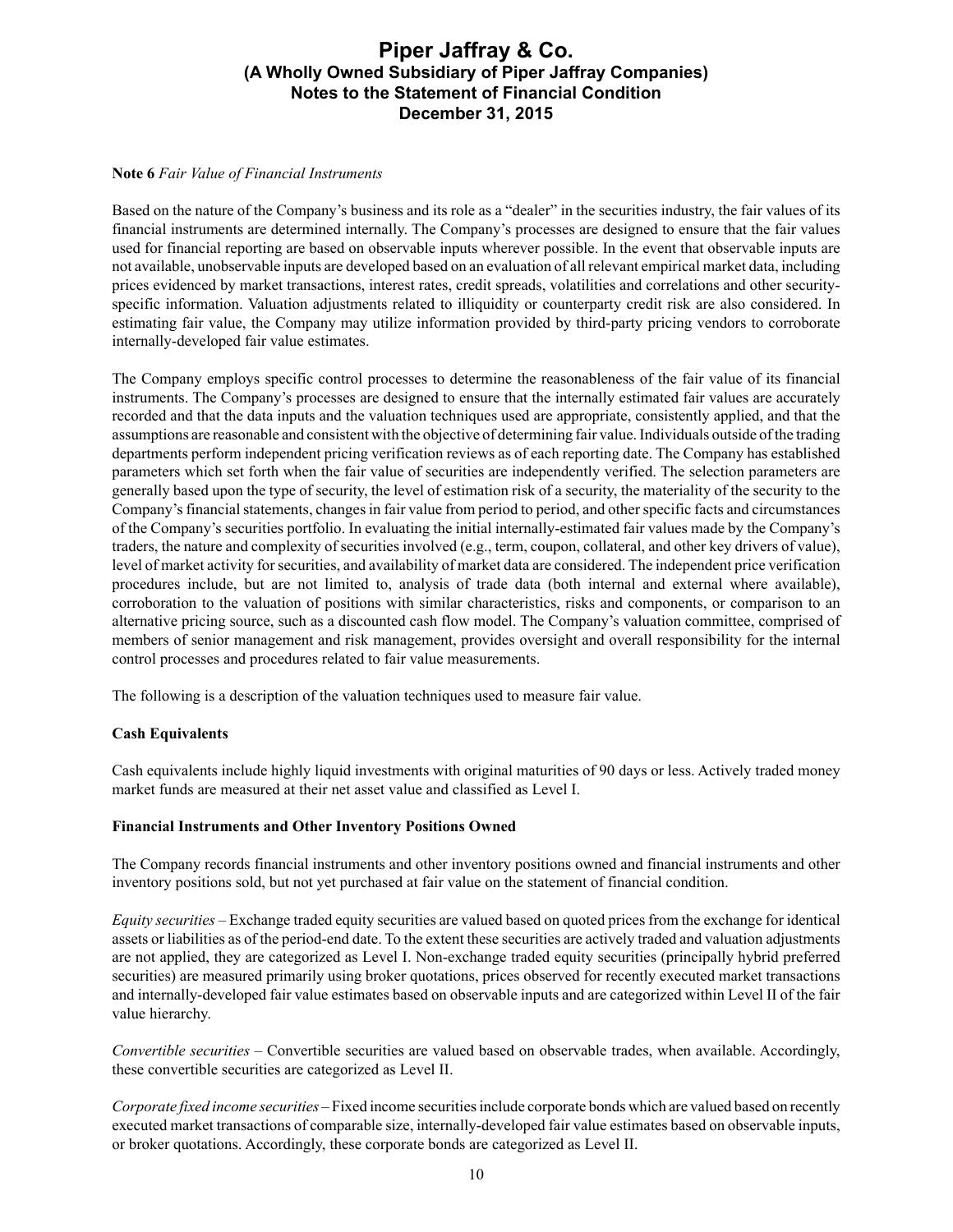*Taxable municipal securities –* Taxable municipal securities are valued using recently executed observable trades or market price quotations and therefore are generally categorized as Level II. Certain illiquid taxable municipal securities are valued using market data for comparable securities (maturity and sector) and management judgment to infer an appropriate current yield or other model-based valuation techniques deemed appropriate by management based on the specific nature of the individual security and are therefore categorized as Level III.

*Tax-exempt municipal securities –* Tax-exempt municipal securities are valued using recently executed observable trades or market price quotations and therefore are generally categorized as Level II. Certain illiquid tax-exempt municipal securities are valued using market data for comparable securities (maturity and sector) and management judgment to infer an appropriate current yield or other model-based valuation techniques deemed appropriate by management based on the specific nature of the individual security and are therefore categorized as Level III.

*Short-term municipal securities –* Short-term municipal securities include auction rate securities, variable rate demand notes, and other short-term municipal securities. Variable rate demand notes and other short-term municipal securities are valued using recently executed observable trades or market price quotations and therefore are generally categorized as Level II. Auction rate securities with limited liquidity are categorized as Level III and are valued using discounted cash flow models with unobservable inputs such as the Company's expected recovery rate on the securities.

*Mortgage-backed securities –* Mortgage-backed securities are valued using observable trades, when available. Certain mortgage-backed securities are valued using models where inputs to the model are directly observable in the market, or can be derived principally from or corroborated by observable market data. These mortgage-backed securities are categorized as Level II. Other mortgage-backed securities, which are principally collateralized by residential mortgages, have experienced low volumes of executed transactions resulting in less observable transaction data. Certain mortgagebacked securities collateralized by residential mortgages are valued using cash flow models that utilize unobservable inputs including credit default rates, prepayment rates, loss severity and valuation yields. As judgment is used to determine the range of these inputs, these mortgage-backed securities are categorized as Level III.

*U.S. government agency securities –* U.S. government agency securities include agency debt bonds and mortgage bonds. Agency debt bonds are valued by using either direct price quotes or price quotes for comparable bond securities and are categorized as Level II. Mortgage bonds include bonds secured by mortgages, mortgage pass-through securities, agency collateralized mortgage-obligation ("CMO") securities and agency interest-only securities. Mortgage passthrough securities, CMO securities and interest-only securities are valued using recently executed observable trades or other observable inputs, such as prepayment speeds and therefore are generally categorized as Level II. Mortgage bonds are valued using observable market inputs, such as market yields ranging from 200-300 basis points ("bps") on spreads over U.S. treasury securities, or models based upon prepayment expectations ranging from 14%-16% conditional prepayment rate ("CPR"). These securities are categorized as Level II.

*U.S. government securities –* U.S. government securities include highly liquid U.S. treasury securities which are generally valued using quoted market prices and therefore categorized as Level I. The Company does not transact in securities of countries other than the U.S. government.

*Derivatives –* Derivative contracts include equity options contracts, which are valued based on quoted prices from the exchange for identical assets or liabilities as of the period-end date. To the extent these contracts are actively traded and valuation adjustments are not applied, they are categorized as Level I.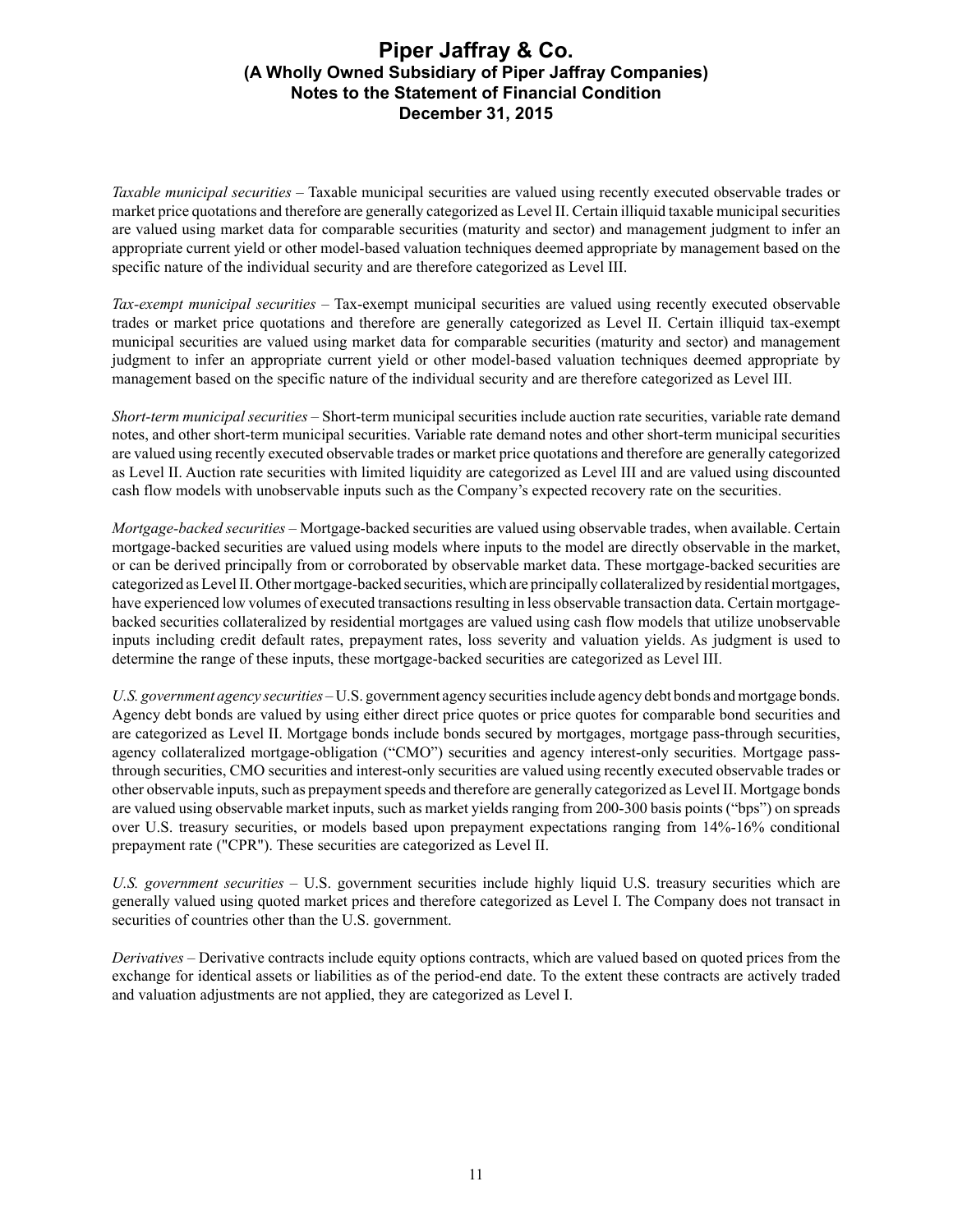#### **Investments**

The Company's investments valued at fair value include equity investments in private companies and partnerships, investments in registered mutual funds, and warrants of public and private companies. Investments in registered mutual funds are valued based on quoted prices on active markets and classified as Level I. Company-owned warrants, which have a cashless exercise option, are valued based upon the Black-Scholes option-pricing model and certain unobservable inputs. The Company applies a liquidity discount to the value of its warrants in public and private companies. For warrants in private companies, valuation adjustments, based upon management's judgment, are made to account for differences between the measured security and the stock volatility factors of comparable companies. Company-owned warrants are reported as Level III assets. Investments in private companies are valued based on an assessment of each underlying security. These securities are generally categorized as Level III.

*Fair Value Option –* The fair value option permits the irrevocable fair value option election on an instrument-byinstrument basis at initial recognition of an asset or liability or upon an event that gives rise to a new basis of accounting for that instrument. The fair value option was elected for certain equity investments at inception to reflect economic events in earnings on a timely basis. Equity investments of \$0.3 million, included within investments on the statement of financial condition, are accounted for at fair value and are classified as Level III assets at December 31, 2015.

The following table summarizes quantitative information about the significant unobservable inputs used in the fair value measurement of the Company's Level III financial instruments as of December 31, 2015:

|                                                                  | <b>Valuation</b><br>Technique | Unobservable Input                                  | Range       | Weighted<br>Average |
|------------------------------------------------------------------|-------------------------------|-----------------------------------------------------|-------------|---------------------|
| Assets:                                                          |                               |                                                     |             |                     |
| Financial instruments and<br>other inventory positions<br>owned: |                               |                                                     |             |                     |
| Municipal securities:                                            |                               |                                                     |             |                     |
| Tax-exempt securities  Discounted cash flow                      |                               | Debt service coverage ratio $(1)$                   | $5 - 60\%$  | $19.4\%$            |
| Short-term securities  Discounted cash flow                      |                               | Expected recovery rate<br>$(\% \text{ of par}) (1)$ | $66 - 94\%$ | 91.0%               |
| Mortgage-backed securities:                                      |                               |                                                     |             |                     |
| Collateralized by                                                |                               |                                                     |             |                     |
| residential mortgages                                            | Discounted cash flow $\ldots$ | Credit default rates $(2)$                          | $1 - 12\%$  | $4.2\%$             |
|                                                                  |                               | Prepayment rates $(3)$                              | $2 - 21\%$  | $10.0\%$            |
|                                                                  |                               | Loss severity $(2)$                                 | $30 - 90\%$ | 62.3%               |
|                                                                  |                               | Valuation yields $(2)$                              | $2 - 8\%$   | 4.6%                |

*Sensitivity of the fair value to changes in unobservable inputs:*

*(1) Significant increase/(decrease) in the unobservable input in isolation would result in a significantly higher/(lower) fair value measurement.*

*(2) Significant changes in any of these inputs in isolation could result in a significantly different fair value. Generally, a change in the assumption*  used for credit default rates is accompanied by a directionally similar change in the assumption used for the loss severity and a directionally *inverse change in the assumption for valuation yields.*

*(3) The potential impact of changes in prepayment rates on fair value is dependent on other security-specific factors, such as the par value and structure. Changes in the prepayment rates may result in directionally similar or directionally inverse changes in fair value depending on whether the security trades at a premium or discount to the par value.*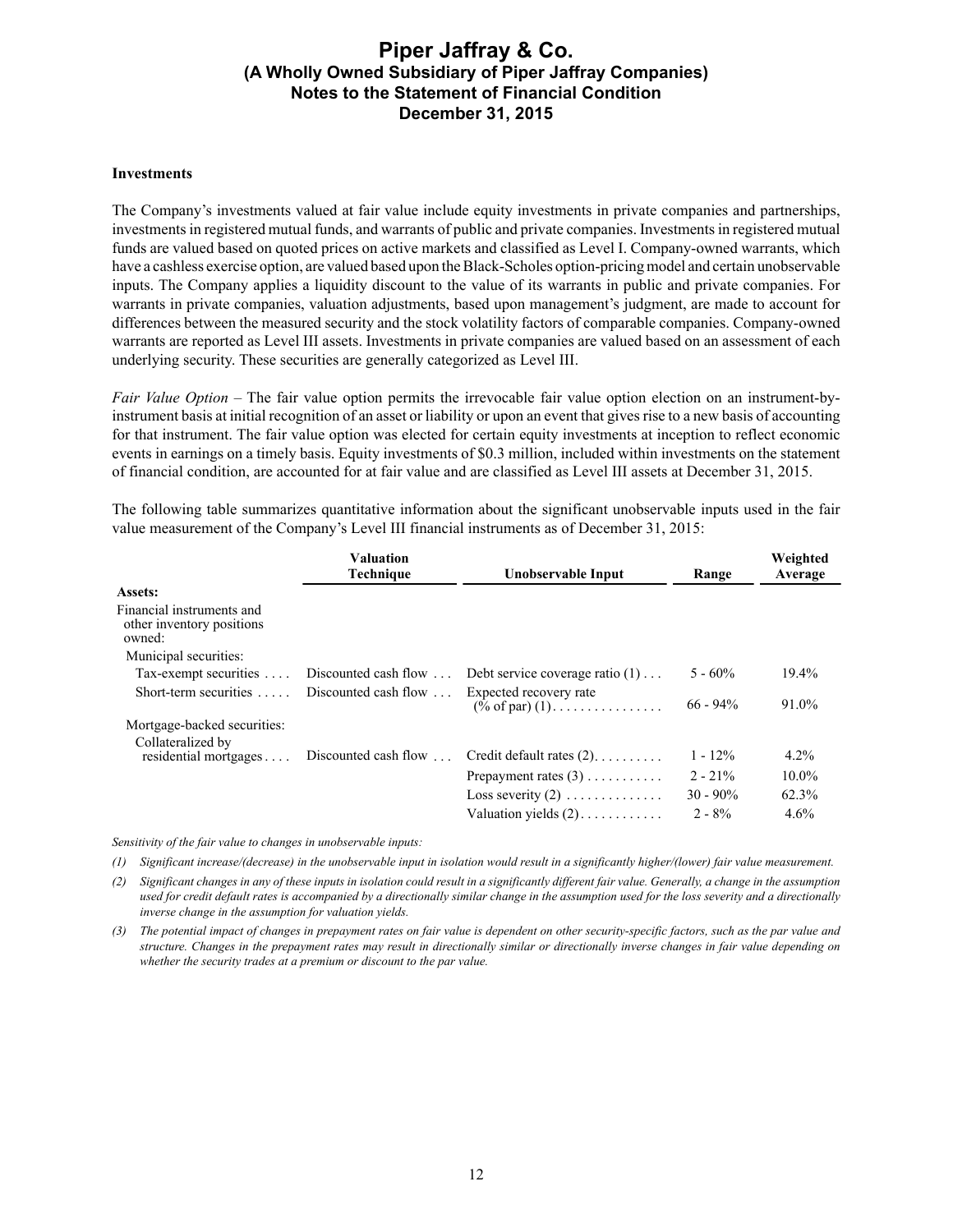The following table summarizes the valuation of the Company's financial instruments by pricing observability levels defined in ASC 820 as of December 31, 2015:

| (Dollars in thousands)                                                                 |              | Level I |    | Level II |      | Level III |              | <b>Total</b> |
|----------------------------------------------------------------------------------------|--------------|---------|----|----------|------|-----------|--------------|--------------|
| Assets:                                                                                |              |         |    |          |      |           |              |              |
| Financial instruments and other<br>inventory positions owned:                          |              |         |    |          |      |           |              |              |
| Corporate securities:                                                                  |              |         |    |          |      |           |              |              |
| Equity securities                                                                      | S            | 7,569   | \$ | 1,936    | \$   |           | \$           | 9,505        |
| Convertible securities                                                                 |              |         |    | 18,460   |      |           |              | 18,460       |
| Fixed income securities                                                                |              |         |    | 48,654   |      |           |              | 48,654       |
| Municipal securities:                                                                  |              |         |    |          |      |           |              |              |
| Taxable securities                                                                     |              |         |    | 43,333   |      | 5,816     |              | 49,149       |
| Tax-exempt securities                                                                  |              |         |    | 125,453  |      | 1,177     |              | 126,630      |
| Short-term securities                                                                  |              |         |    | 32,348   |      | 720       |              | 33,068       |
| Mortgage-backed securities                                                             |              |         |    | 670      |      | 121,124   |              | 121,794      |
| U.S. government agency securities                                                      |              |         |    | 188,140  |      |           |              | 188,140      |
| U.S. government securities                                                             |              | 7,729   |    |          |      |           |              | 7,729        |
| Derivative contracts                                                                   |              | 137     |    |          |      |           |              | 137          |
| Total financial instruments and other                                                  |              |         |    |          |      |           |              |              |
| inventory positions owned:                                                             |              | 15,435  |    | 458,994  |      | 128,837   |              | 603,266      |
|                                                                                        |              | 130,018 |    |          |      |           |              | 130,018      |
| Cash equivalents                                                                       |              |         |    |          |      |           |              |              |
| Investments at fair value                                                              |              | 15,339  |    |          |      | 268       |              | 15,607       |
|                                                                                        | <sup>S</sup> | 160,792 | \$ | 458,994  | $\$$ | 129,105   | $\mathbb{S}$ | 748,891      |
|                                                                                        |              |         |    |          |      |           |              |              |
| <b>Liabilities:</b>                                                                    |              |         |    |          |      |           |              |              |
| Financial instruments and other<br>inventory positions sold, but not yet<br>purchased: |              |         |    |          |      |           |              |              |
| Corporate securities:                                                                  |              |         |    |          |      |           |              |              |
| Equity securities                                                                      | \$           | 13,489  | \$ | 2,251    | \$   |           | \$           | 15,740       |
| Fixed income securities                                                                |              |         |    | 39,909   |      |           |              | 39,909       |
| U.S. government agency securities                                                      |              |         |    | 21,267   |      |           |              | 21,267       |
| U.S. government securities                                                             |              | 121,267 |    |          |      |           |              | 121,267      |
| Derivative contracts                                                                   |              | 149     |    |          |      |           |              | 149          |
| Total financial instruments and other                                                  |              |         |    |          |      |           |              |              |
| inventory positions sold, but not yet                                                  |              |         |    |          |      |           |              |              |
|                                                                                        | S            | 134,905 | S  | 63,427   | S    |           | \$           | 198,332      |

The Company's Level III assets were \$129.1 million, or 17.2 percent of financial instruments measured at fair value at December 31, 2015.

The carrying values of the Company's cash, securities either purchased or sold under agreements to resell, receivables and payables either from or to customers and brokers, dealers and clearing organizations and short-term financings approximate fair value due to their liquid or short-term nature.

### **Note 7** *Variable Interest Entities*

The Company has investments in and/or acts as the managing partner of various partnerships, limited liability companies, or registered mutual funds. These entities were established for the purpose of investing in securities of public or private companies, or municipal debt obligations and were initially financed through the capital commitments or seed investments of the members.

VIEs are entities in which equity investors lack the characteristics of a controlling financial interest or do not have sufficient equity at risk for the entity to finance its activities. The determination as to whether an entity is a VIE is based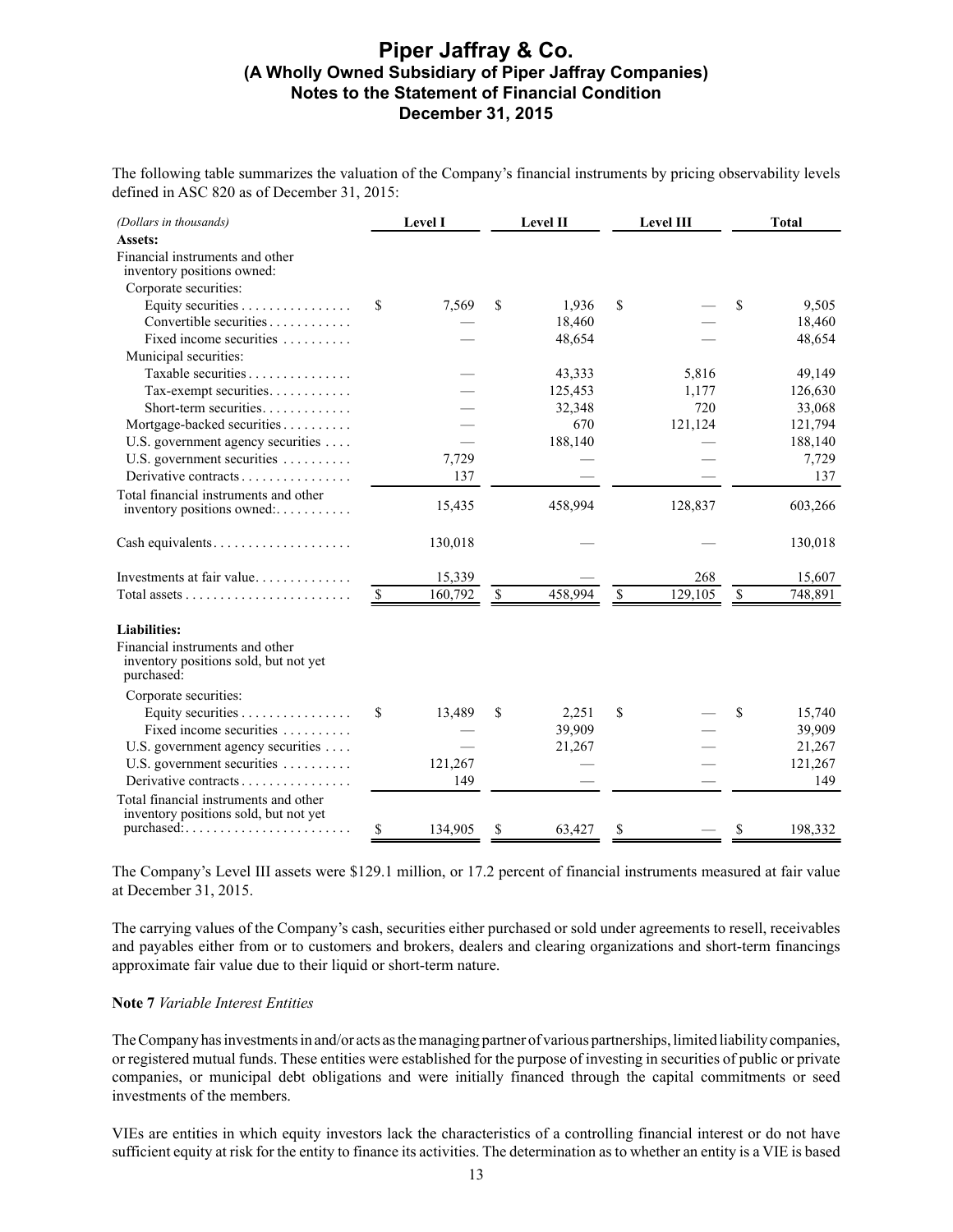on the amount and nature of the members' equity investment in the entity. The Company also considers other characteristics such as the power through voting rights or similar rights to direct the activities of an entity that most significantly impact the entity's economic performance. For those entities that meet the deferral provisions defined by ASU 2010-10, the Company considers characteristics such as the ability to influence the decision making about the entity's activities and how the entity is financed. The Company has identified certain of the entities described above as VIEs. These VIEs had net assets approximating \$0.2 billion at December 31, 2015. The Company's exposure to loss from these VIEs is \$4.6 million, which is the carrying value of its capital contributions recorded in investments on the statement of financial condition at December 31, 2015. The Company had no liabilities related to these VIEs at December 31, 2015.

The Company is required to consolidate all VIEs for which it is considered to be the primary beneficiary. The determination as to whether the Company is considered to be the primary beneficiary is based on whether the Company has both the power to direct the activities of the VIE that most significantly impact the entity's economic performance and the obligation to absorb losses or the right to receive benefits of the VIE that could potentially be significant to the VIE. For those entities that meet the deferral provisions defined by ASU 2010-10, the determination as to whether the Company is considered to be the primary beneficiary differs in that it is based on whether the Company will absorb a majority of the VIE's expected losses, receive a majority of the VIE's expected residual returns, or both. The Company determined it is not the primary beneficiary of these VIEs and accordingly does not consolidate them. Furthermore, the Company has not provided financial or other support to these VIEs that it was not previously contractually required to provide as of December 31, 2015.

The Company also originates CMOs through secondary market vehicles. The Company's risk of loss with respect to these entities is limited to the fair value of the securities held by the Company.

**Note 8** *Receivables from and Payables to Brokers, Dealers and Clearing Organizations*

|                                                                                                            | December 31, |
|------------------------------------------------------------------------------------------------------------|--------------|
| (Dollars in thousands)                                                                                     | 2015         |
| Receivable arising from unsettled securities transactions, net $\dots \dots \dots \dots \dots \dots \dots$ | 48,307       |
|                                                                                                            | 47,508       |
|                                                                                                            | 3,155        |
|                                                                                                            | 27,019       |
|                                                                                                            | 2,100        |
|                                                                                                            | 5,605        |
|                                                                                                            |              |

| (Dollars in thousands) | December 31,<br>2015 |
|------------------------|----------------------|
|                        | 3.115                |
|                        | 4.468                |
|                        | 6.106                |
|                        | 13,689               |

Deposits paid for securities borrowed approximate the market value of the securities. Securities failed to deliver and receive represent the contract value of securities that have not been delivered or received by the Company on settlement date.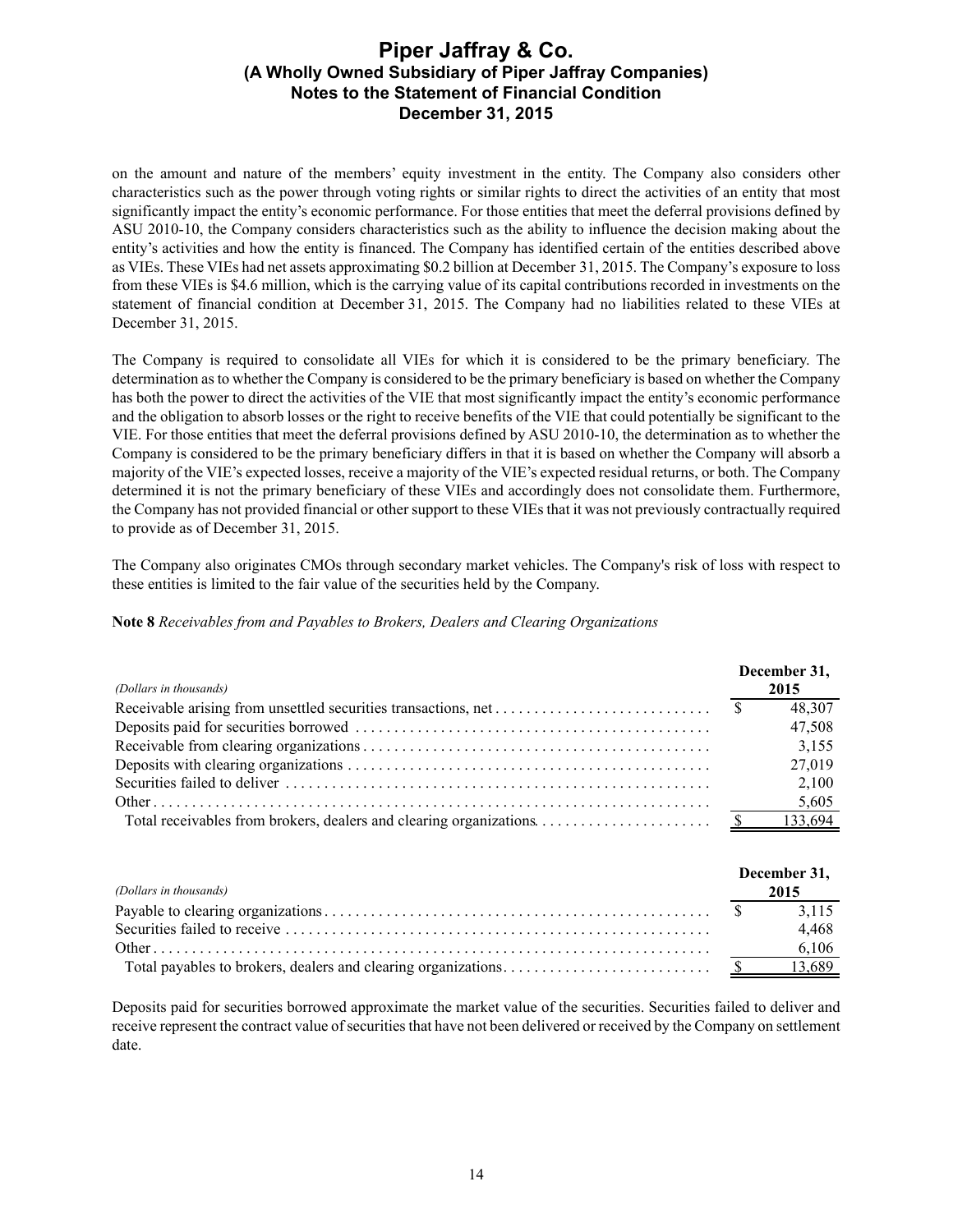#### **Note 9** *Receivables from and Payables to Customers*

| (Dollars in thousands) | December 31.<br>2015 |
|------------------------|----------------------|
|                        |                      |
|                        |                      |
|                        |                      |

Securities owned by customers are held as collateral for margin loan receivables. This collateral is not reflected on the statement of financial condition. Margin loan receivables earn interest at floating interest rates based on prime rates.

|                        | December 31, |      |
|------------------------|--------------|------|
| (Dollars in thousands) |              | 2015 |
|                        |              |      |
|                        |              |      |
|                        |              |      |

Payables to customers primarily comprise certain cash balances in customer accounts consisting of customer funds pending settlement of securities transactions and customer funds on deposit. Except for amounts arising from customer short sales, all amounts payable to customers are subject to withdrawal by customers upon their request.

### **Note 10** *Collateralized Securities Transactions*

The Company's financing and customer securities activities involve the Company using securities as collateral. In the event that the counterparty does not meet its contractual obligation to return securities used as collateral (e.g., pursuant to the terms of a repurchase agreement), or customers do not deposit additional securities or cash for margin when required, the Company may be exposed to the risk of reacquiring the securities or selling the securities at unfavorable market prices in order to satisfy its obligations to its customers or counterparties. The Company seeks to control this risk by monitoring the market value of securities pledged or used as collateral on a daily basis and requiring adjustments in the event of excess market exposure. The Company also uses unaffiliated third party custodians to administer the underlying collateral for the majority of its short-term financing to mitigate risk.

In a reverse repurchase agreement the Company purchases financial instruments from a seller, typically in exchange for cash, and agrees to resell the same or substantially the same financial instruments to the seller at a stated price plus accrued interest in the future. In a repurchase agreement, the Company sells financial instruments to a buyer, typically for cash, and agrees to repurchase the same or substantially the same financial instruments from the buyer at a stated price plus accrued interest at a future date. Even though repurchase and reverse repurchase agreements involve the legal transfer of ownership of financial instruments, they are accounted for as financing arrangements because they require the financial instruments to be repurchased or resold at maturity of the agreement.

In a securities borrowed transaction, the Company borrows securities from a counterparty in exchange for cash. When the Company returns the securities, the counterparty returns the cash. Interest is generally paid periodically over the life of the transaction.

In the normal course of business, the Company obtains securities purchased under agreements to resell, securities borrowed and margin agreements on terms that permit it to repledge or resell the securities to others, typically pursuant to repurchase agreements. The Company obtained securities with a fair value of approximately \$185.8 million at December 31, 2015, of which \$175.8 million had been pledged or otherwise transferred to satisfy its commitments under financial instruments and other inventory positions sold, but not yet purchased.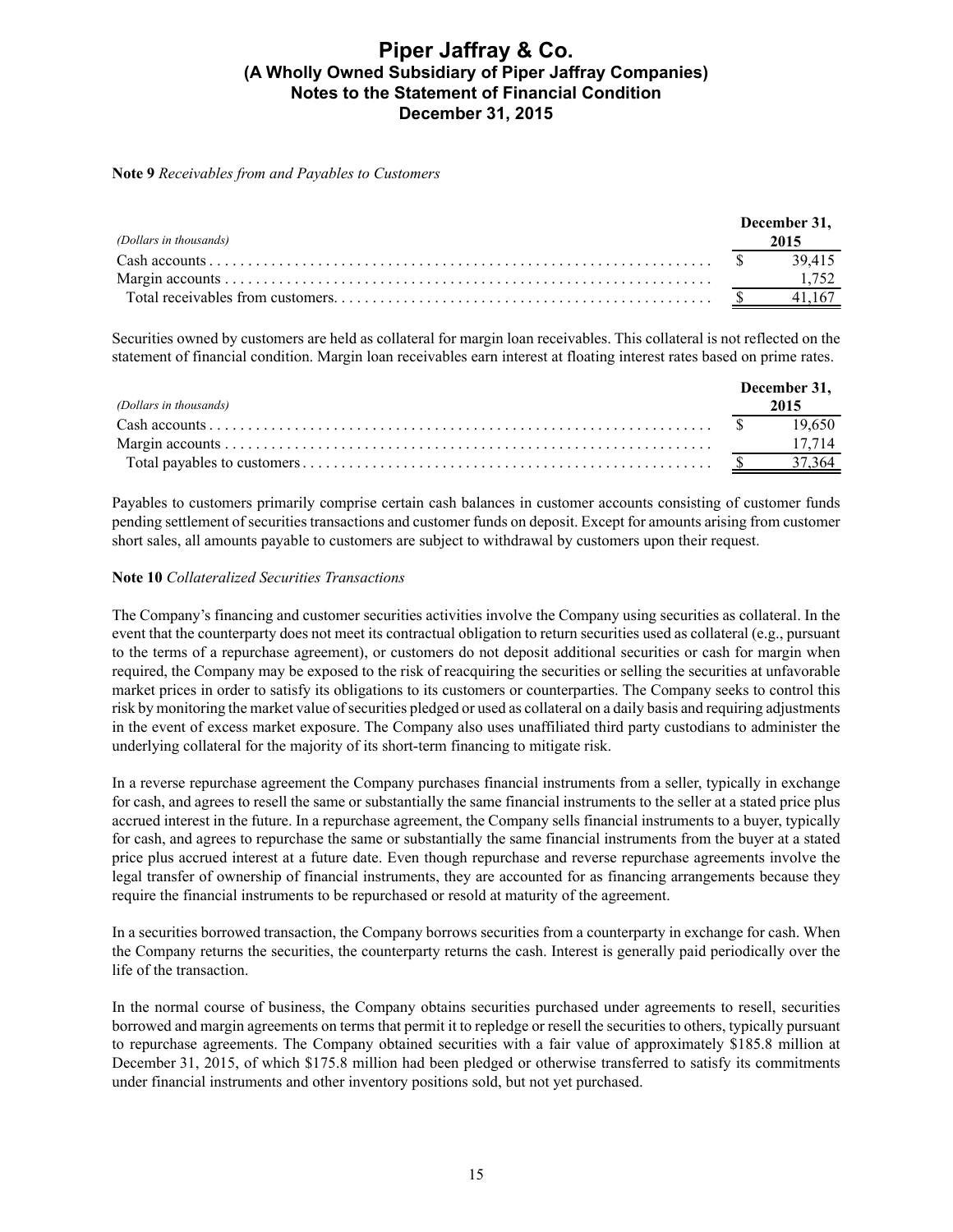The following is a summary of the Company's securities sold under agreements to repurchase ("Repurchase Liabilities"), the fair market value of collateral pledged and the interest rate charged by the Company's counterparty, which is based on LIBOR plus an applicable margin, as of December 31, 2015:

| (Dollars in thousands)        |  | Repurchase<br><b>Liabilities</b> | <b>Fair Market</b><br>Value | <b>Interest Rate</b>     |
|-------------------------------|--|----------------------------------|-----------------------------|--------------------------|
| Term up to 30 day maturities: |  |                                  |                             |                          |
|                               |  | 27.269 \$                        |                             | $39.202$ $2.14 - 2.27\%$ |
| On demand maturities:         |  |                                  |                             |                          |
|                               |  | 18.050                           | 17,558                      | $0.05\%$                 |
|                               |  | 45.319                           | 56,760                      |                          |

Reverse repurchase agreements, repurchase agreements and securities borrowed and loaned are reported on a net basis by counterparty when a legal right of offset exists. There were no gross amounts offset on the statement of financial condition for reverse repurchase agreements, securities borrowed or repurchase agreements at December 31, 2015, as a legal right of offset did not exist. The Company had no outstanding securities lending arrangements as of December 31, 2015. See Note 5 for information related to the Company's offsetting of derivative contracts.

#### **Note 11** *Investments*

The Company's investments include investments in private companies and partnerships, registered mutual funds, and warrants of public and private companies. Investments at December 31, 2015 included:

*(Dollars in thousands)*

|  | 924    |
|--|--------|
|  | 61.468 |
|  |        |

At December 31, 2015, investments carried on a cost basis had an estimated fair market value of \$2.3 million. Because valuation estimates were based upon management's judgment, investments carried at cost would be categorized as Level III assets in the fair value hierarchy, if they were carried at fair value.

Investments accounted for under the equity method include general and limited partnership interests. The carrying value of these investments is based on the investment vehicle's net asset value. The net assets of investment partnerships consist of investments in both marketable and non-marketable securities. The underlying investments held by such partnerships are valued based on the estimated fair value determined by management of our affiliated partnerships and, in the case of investments in unaffiliated investment partnerships, are based on financial statements prepared by the unaffiliated general partners.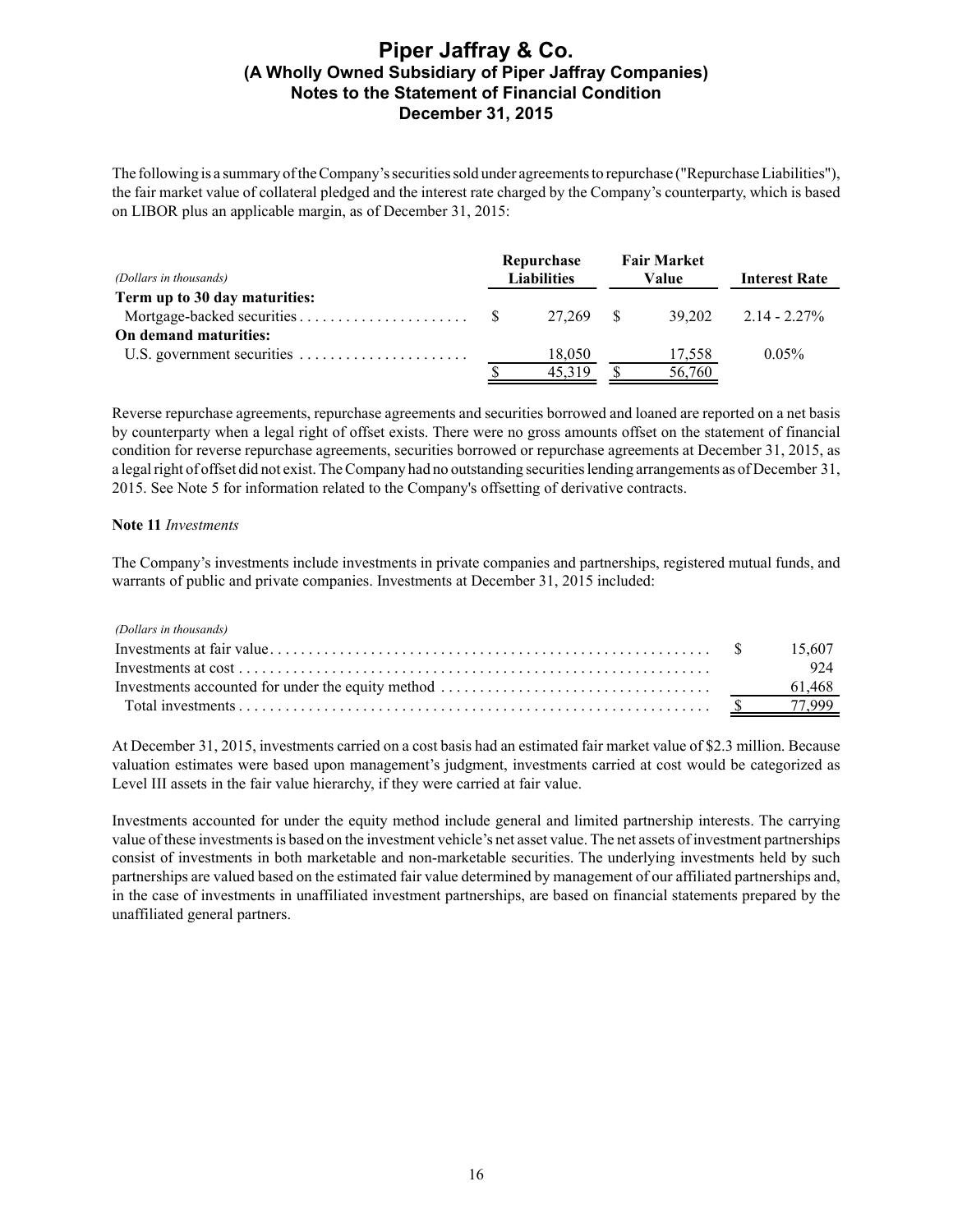#### **Note 12** *Other Assets*

| (Dollars in thousands) | December 31,<br>2015 |        |
|------------------------|----------------------|--------|
|                        |                      | 78,697 |
|                        |                      | 9,090  |
|                        |                      | 3,357  |
|                        |                      | 9,850  |
|                        |                      | 5,839  |
|                        |                      |        |
|                        |                      |        |

See Note 20 for additional details concerning the Company's net deferred income tax assets.

#### **Note 13** *Goodwill and Intangible Assets*

#### *(Dollars in thousands)*

| Goodwill          |       |
|-------------------|-------|
|                   |       |
|                   |       |
|                   |       |
| Intangible assets |       |
|                   | 2,344 |
|                   | 7,534 |
|                   |       |
|                   |       |

The Company tests goodwill and indefinite-life intangible assets for impairment on an annual basis and on an interim basis when circumstances exist that could indicate possible impairment. The Company tests for impairment at the reporting unit level, which is generally one level below its operating segments. The Company has identified one reporting unit: capital markets. When testing for impairment, the Company has the option to first assess qualitative factors to determine whether it is more likely than not that the fair value of the reporting unit is less than its carrying amount. If, after making an assessment, the Company determines it is not more likely than not that the fair value of the reporting unit is less than its carrying amount, then performing the two-step impairment test is unnecessary. However, if the Company concludes otherwise, then the Company is required to perform the two-step impairment test, which requires management to make judgments in determining what assumptions to use in the calculation. The first step of the process consists of estimating the fair value of the reporting unit based on the following factors: a discounted cash flow model using revenue and profit forecasts, the Parent Company's market capitalization, public company comparables and multiples of recent mergers and acquisitions of similar businesses, if available. The estimated fair value of the reporting unit is compared with its carrying value, which includes the allocated goodwill. If the estimated fair value is less than the carrying value, a second step is performed to measure the amount of the impairment loss, if any. An impairment loss is equal to the excess of the carrying amount of goodwill over its fair value.

The Company completed its annual goodwill impairment analysis as of October 31, 2015, and concluded there was no goodwill impairment. The Company also evaluated its definite-lived intangible assets and concluded there was no impairment in 2015.

The addition of goodwill and intangible assets during the year ended December 31, 2015 related to the acquisitions of River Branch and BMO GKST, as discussed in Note 4. Management identified intangible assets consisting of customer relationships with acquisition-date fair values currently estimated to be \$7.5 million, which will be amortized over an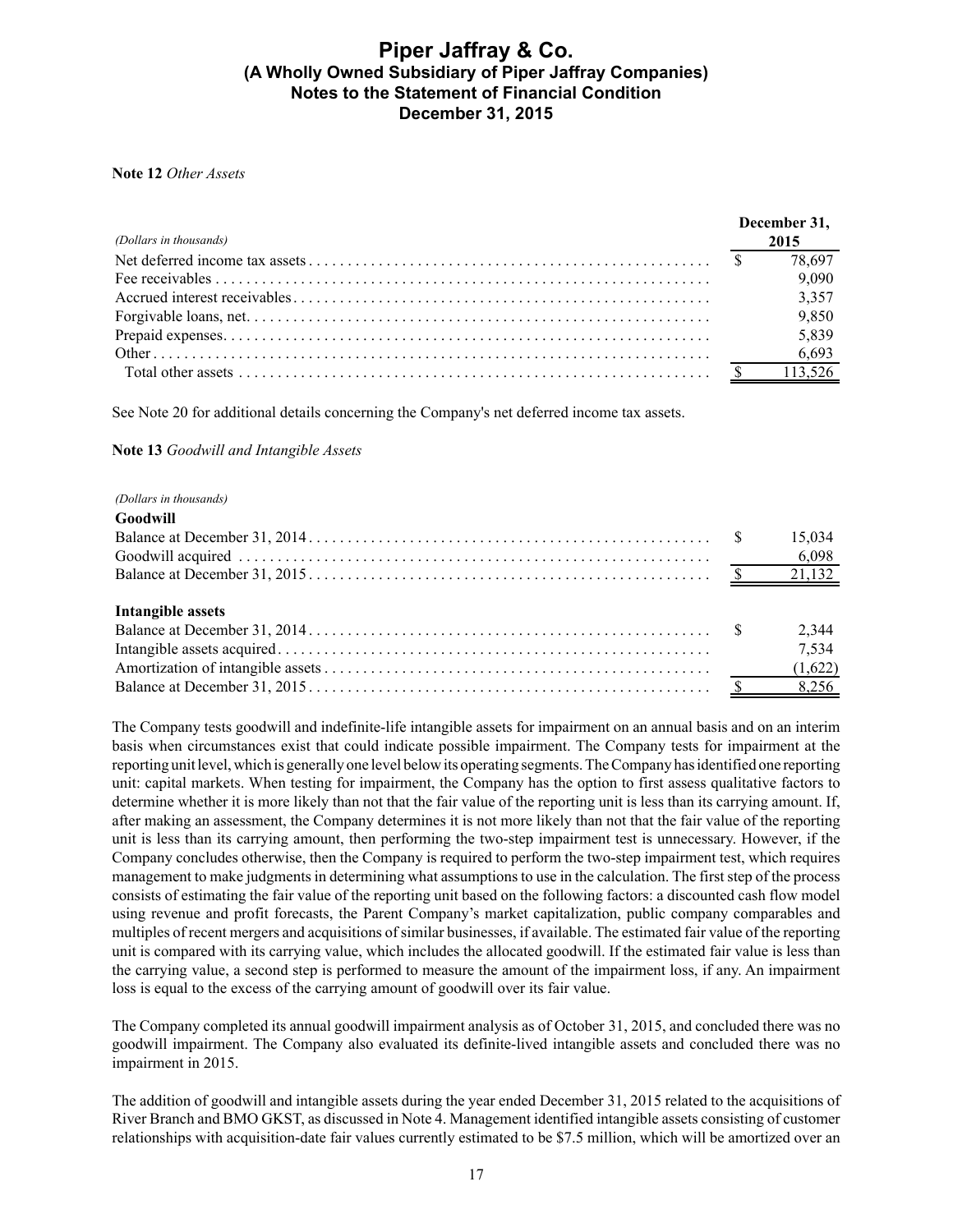estimated weighted average life of 2.1 years. The Company anticipates finalizing the fair values of intangible assets in the first quarter of 2016. The final goodwill and intangible assets recorded on the Company's statement of financial condition may differ from that reflected herein as a result of measurement period adjustments.

### **Note 14** *Fixed Assets*

|                        | December 31, |           |
|------------------------|--------------|-----------|
| (Dollars in thousands) |              | 2015      |
|                        |              | 29,673    |
|                        |              | 22,053    |
|                        |              |           |
|                        |              | 65,204    |
|                        |              | (48, 159) |
|                        |              | 17 045    |

### **Note 15** *Short-Term Financing*

The Company issues secured commercial paper to fund a portion of its securities inventory. The commercial paper notes ("CP Notes") can be issued with maturities of 27 days to 270 days from the date of issuance. The CP Notes are issued under three separate programs, CP Series A, CP Series II A and CP Series III A, and are secured by different inventory classes. As of December 31, 2015, the weighted average maturity of CP Series A, CP Series II A and CP Series III A was 65 days, 55 days and 21 days, respectively. The CP Notes are interest bearing or sold at a discount to par with an interest rate based on LIBOR plus an applicable margin. CP Series III A includes a covenant that requires the Company to maintain excess net capital of \$120 million. At December 31, 2015, the Company had CP Notes of \$276.9 million outstanding with a weighted average interest rate of 1.74%.

The Company has committed short-term bank line financing available on a secured basis and uncommitted short-term bank line financing available on both a secured and unsecured basis. The Company uses these credit facilities in the ordinary course of business to fund a portion of its daily operations and the amount borrowed under these credit facilities varies daily based on the Company's funding needs.

The Company's committed short-term bank line financing at December 31, 2015 consisted of a one-year \$250 million committed revolving credit facility with U.S. Bank, N.A., which was renewed in December 2015. Advances under this facility are secured by certain marketable securities. The facility includes a covenant that requires the Company to maintain minimum net capital of \$120 million, and the unpaid principal amount of all advances under this facility will be due on December 17, 2016. The Company pays a nonrefundable commitment fee on the unused portion of the facility on a quarterly basis. At December 31, 2015, the Company had no advances against this line of credit.

The Company's uncommitted secured lines at December 31, 2015 totaled \$185 millionwith two banks and are dependent on having appropriate collateral, as determined by the bank agreement, to secure an advance under the line. The availability of the Company's uncommitted lines are subject to approval by the individual banks each time an advance is requested and may be denied. At December 31, 2015, the Company had no advances against these lines of credit.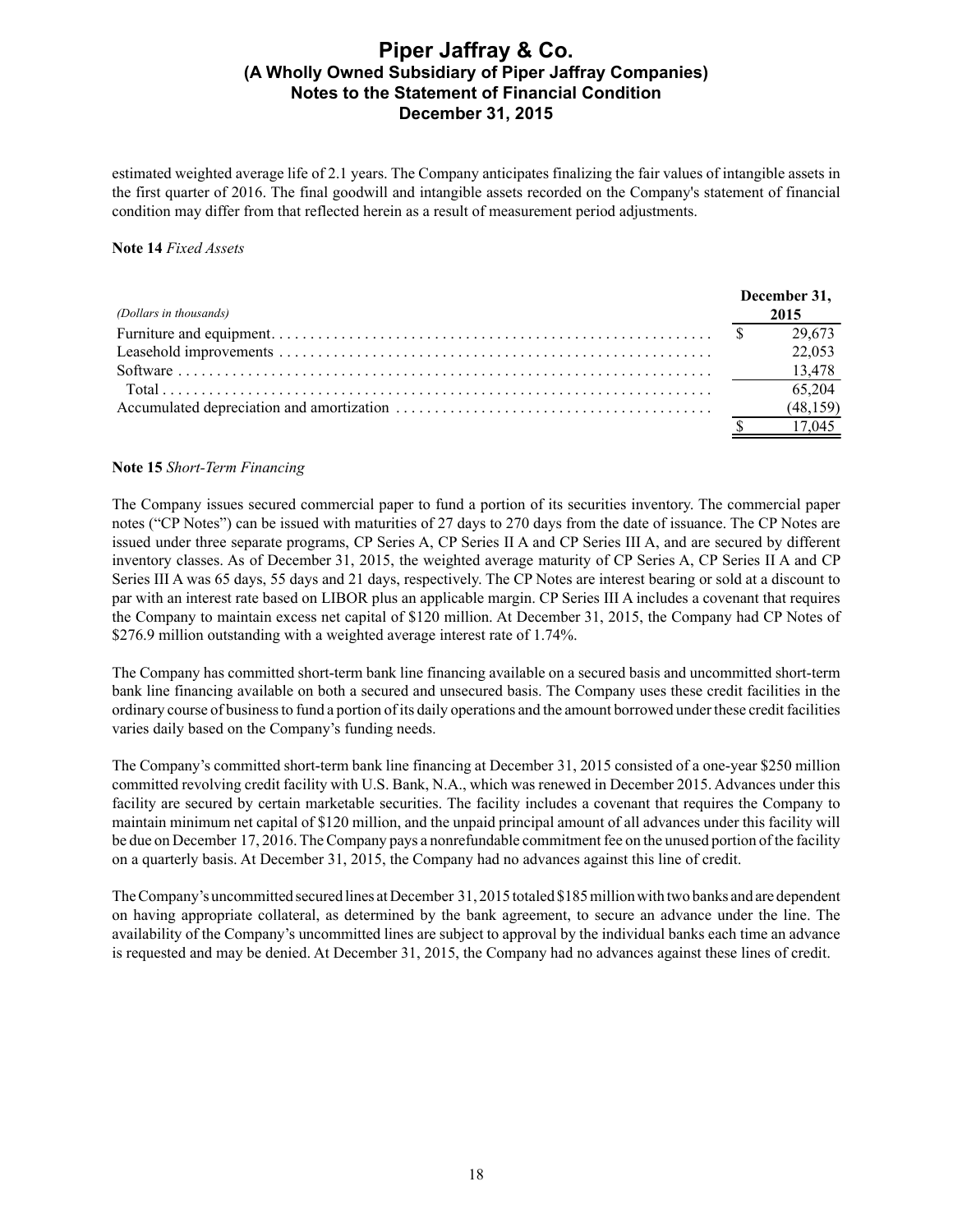**Note 16** *Contingencies, Commitments and Guarantees*

#### **Legal Contingencies**

The Company has been named as a defendant in various legal actions, including complaints and litigation and arbitration claims, arising from its business activities. Such actions include claims related to securities brokerage and investment banking activities, and certain class actions that primarily allege violations of securities laws and seek unspecified damages, which could be substantial. Also, the Company is involved from time to time in investigations and proceedings by governmental agencies and self-regulatory organizations ("SROs") which could result in adverse judgments, settlement, penalties, fines or other relief.

Given uncertainties regarding the timing, scope, volume and outcome of pending and potential legal actions, investigations and regulatory proceedings and other factors, the amounts of reserves and ranges of reasonably possible losses are difficult to determine and of necessity subject to future revision. Subject to the foregoing, management of the Company believes, based on currently available information, after consultation with outside legal counsel and taking into account its established reserves, that pending legal actions, investigations and regulatory proceedings will be resolved with no material adverse effect on the statement of financial condition of the Company.

Several class action complaints were brought on behalf of a purported class of state, local and municipal government entities in connection with the bidding or sale of municipal investment contracts and municipal derivative products directly from one of the defendants or through a broker, from January 1, 1992, to the present. The complaints, which have been consolidated into a single nationwide class action entitled *In re Municipal Derivatives Antitrust Litigation*, MDL No. 1950 (Master Docket No. 08-2516), allege antitrust violations and are pending in the U.S. District Court for the Southern District of New York under the multi-district litigation rules. The consolidated complaint seeks unspecified treble damages under Section 1 of the Sherman Act. Several California municipalities also brought separate class action complaints in California federal court, and approximately eighteen California municipalities and two New York municipalities filed individual lawsuits that are not as part of class actions, all of which have since been transferred to the Southern District of New York and consolidated for pretrial purposes. All three sets of complaints assert similar claims under federal (and for the California and New York plaintiffs, state) antitrust claims. The plaintiffs in the consolidated class action and the Company entered into a settlement agreement for *In re Municipal Derivatives Antitrust Litigation* on February 22, 2016. The settlement is subject to court approval after notice to the class. If approved, the Company will be required to pay \$9.8 million to settle the MDL class action. Litigation in the separate California and New York cases is ongoing.

#### **Operating Lease Commitments**

The Company leases office space throughout the United States. Aggregate minimum lease commitments under operating leases as of December 31, 2015 are as follows:

| (Dollars in thousands) |        |
|------------------------|--------|
|                        | 11 116 |
|                        | 9.009  |
|                        | 8.788  |
|                        | 8.647  |
|                        | 8.461  |
|                        | 17,884 |
|                        |        |

Total minimum rentals to be received from 2016 through 2020 under noncancelable subleases were \$6.1 million at December 31, 2015.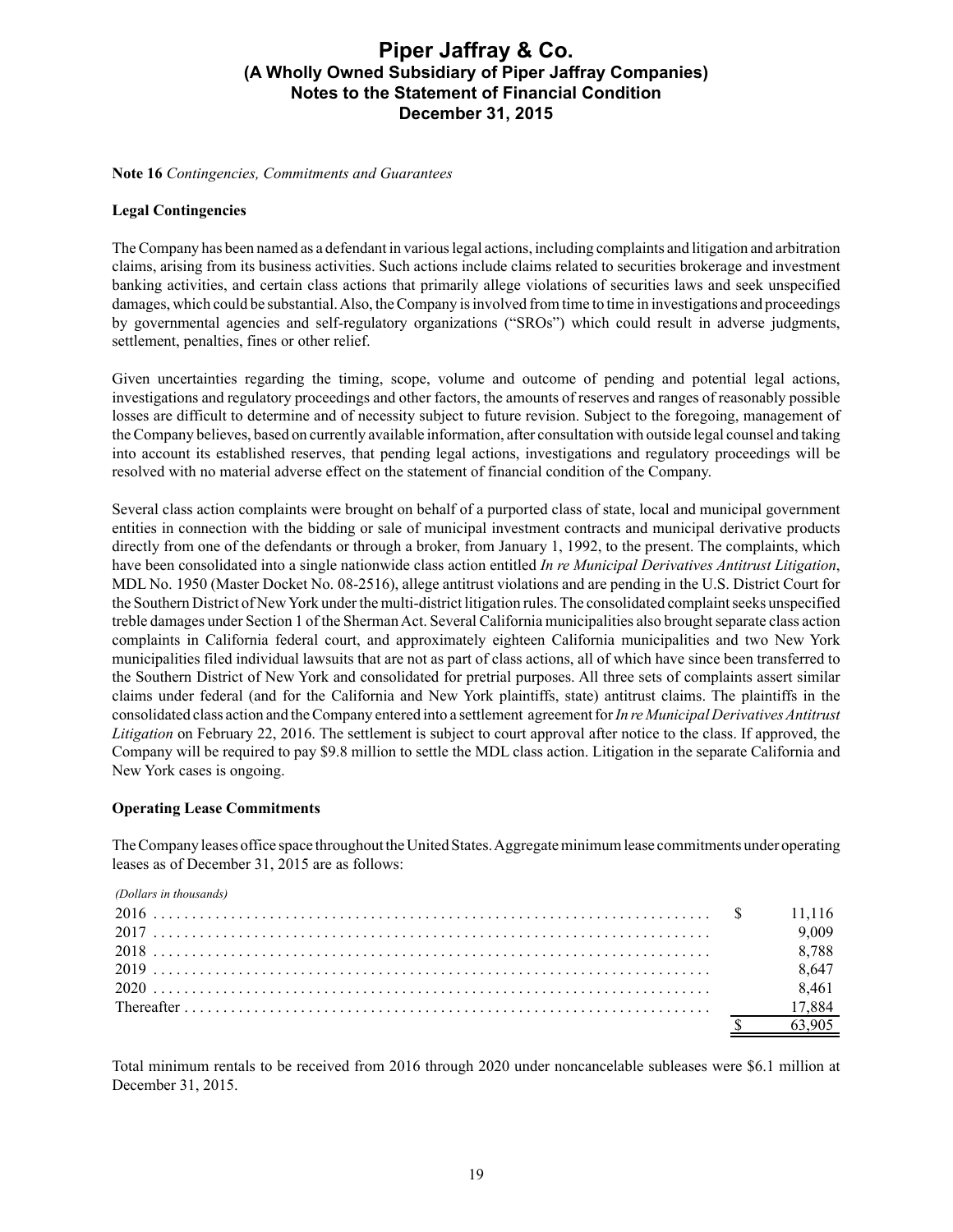### **Fund Commitments**

As of December 31, 2015, the Company had commitments to invest approximately \$9.8 million in limited partnerships that make investments in private equity companies or provides financing for senior living facilities.

### **Other Guarantees**

The Company is a member of numerous exchanges and clearinghouses. Under the membership agreements with these entities, members generally are required to guarantee the performance of other members, and if a member becomes unable to satisfy its obligations to the clearinghouse, other members would be required to meet shortfalls. To mitigate these performance risks, the exchanges and clearinghouses often require members to post collateral. In addition, the Company identifies and guarantees certain clearing agents against specified potential losses in connection with providing services to the Company or its affiliates. The Company's maximum potential liability under these arrangements cannot be quantified. However, management believes the likelihood that the Company would be required to make payments under these arrangements is remote. Accordingly, no liability is recorded in the statement of financial condition for these arrangements.

### **Concentration of Credit Risk**

The Company provides investment, capital-raising and related services to a diverse group of domestic and foreign customers, including governments, corporations, and institutional and individual investors. The Company's exposure to credit risk associated with the non-performance of customers in fulfilling their contractual obligations pursuant to securities transactions can be directly impacted by volatile securities markets, credit markets and regulatory changes. This exposure is measured on an individual customer basis and on a group basis for customers that share similar attributes. To alleviate the potential for risk concentrations, counterparty credit limits have been implemented for certain products and are continually monitored in light of changing customer and market conditions.

#### **Note 17** *Employee Benefit Plans*

The Parent Company has various employee benefit plans, and substantially all Company employees are covered by at least one plan. The plans include health and welfare plans and a tax-qualified retirement plan.

#### **Note 18** *Parent Company Compensation Plans*

#### **Stock-Based Compensation**

The Parent Company maintains a stock-based compensation plan, the Piper Jaffray Companies Amended and Restated 2003 Annual and Long-Term Incentive Plan (the "Incentive Plan"). The Incentive Plan permits the grant of equity awards, including restricted stock, restricted stock units and non-qualified stock options, to the Company's employees. The awards granted to employees have either three-year cliff vesting periods, vest ratably over three years in equal installments or cliff vest upon meeting certain performance or market-based metrics. The maximum term of the stock options granted to employees is ten years. The Incentive Plan provides for accelerated vesting of awards if there is a severance event, a change in control of the Parent Company (as defined in the Incentive Plan), in the event of a participant's death, and at the discretion of the compensation committee of the Parent Company's board of directors.

#### **Deferred Compensation Plans**

The Parent Company maintains various deferred compensation arrangements for employees.

The nonqualified deferred compensation plan is an unfunded plan which allows certain highly compensated employees, at their election, to defer a percentage of their base salary, commissions and/or cash bonuses. The deferrals vest immediately and are non-forfeitable. The amounts deferred under this plan are held in a grantor trust. The Parent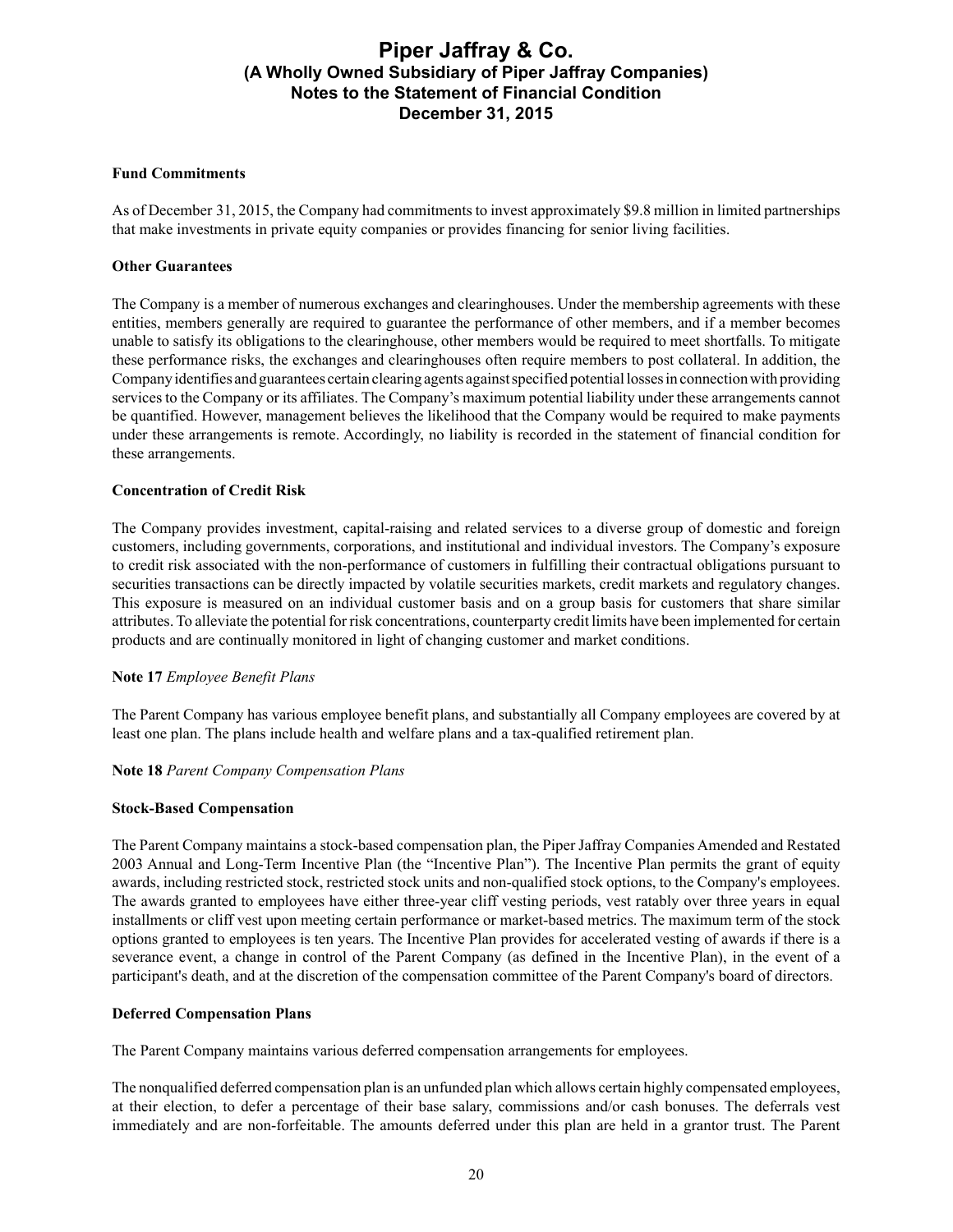Company invests, as a principal, in investments to economically hedge its obligation under the nonqualified deferred compensation plan.

The Piper Jaffray Companies Mutual Fund Restricted Share Investment Plan is a fully funded deferred compensation plan which allows eligible employees to elect to receive a portion of the incentive compensation they would otherwise receive in the form of restricted stock, instead in restricted mutual fund shares ("MFRS Awards") of registered funds managed by the Parent Company's asset management business. MFRS Awards vest ratably over three years in equal installments and provide for continued vesting after termination of employment so long as the employee does not violate certain post-termination restrictions set forth in the award agreement or any agreement entered into upon termination.

The Company has also granted MFRS Awards to new employees as a recruiting tool. Employees must fulfill service requirements in exchange for rights to the awards.

### **Note 19** *Net Capital Requirements and Other Regulatory Matters*

Piper Jaffray is registered as a securities broker dealer with the SEC and is a member of various SROs and securities exchanges. FINRA serves as Piper Jaffray's primary SRO. Piper Jaffray is subject to the uniform net capital rule of the SEC and the net capital rule of FINRA. Piper Jaffray has elected to use the alternative method permitted by the SEC rule, which requires that it maintain minimum net capital of the greater of \$1.0 million or 2 percent of aggregate debit balances arising from customer transactions, as such term is defined in the SEC rule. Under its rules, FINRA may prohibit a member firm from expanding its business or paying dividends if resulting net capital would be less than 5 percent of aggregate debit balances. Advances to affiliates, repayment of subordinated debt, dividend payments and other equity withdrawals by Piper Jaffray are subject to certain notification and other provisions of SEC and FINRA rules.

At December 31, 2015, net capital calculated under the SEC rule was \$187.9 million, and exceeded the minimum net capital required under the SEC rule by \$186.9 million. The Company anticipates \$70 million of capital contributions from the Parent Company within the next six months to partially fund the acquisition of Simmons, as discussed in Note 4.

The Company's short-term committed credit facility of \$250 million and the Parent Company's senior notes include covenants requiring Piper Jaffray to maintain minimum net capital of \$120 million. CP Notes issued under CP Series III A include a covenant that requires Piper Jaffray to maintain excess net capital of \$120 million.